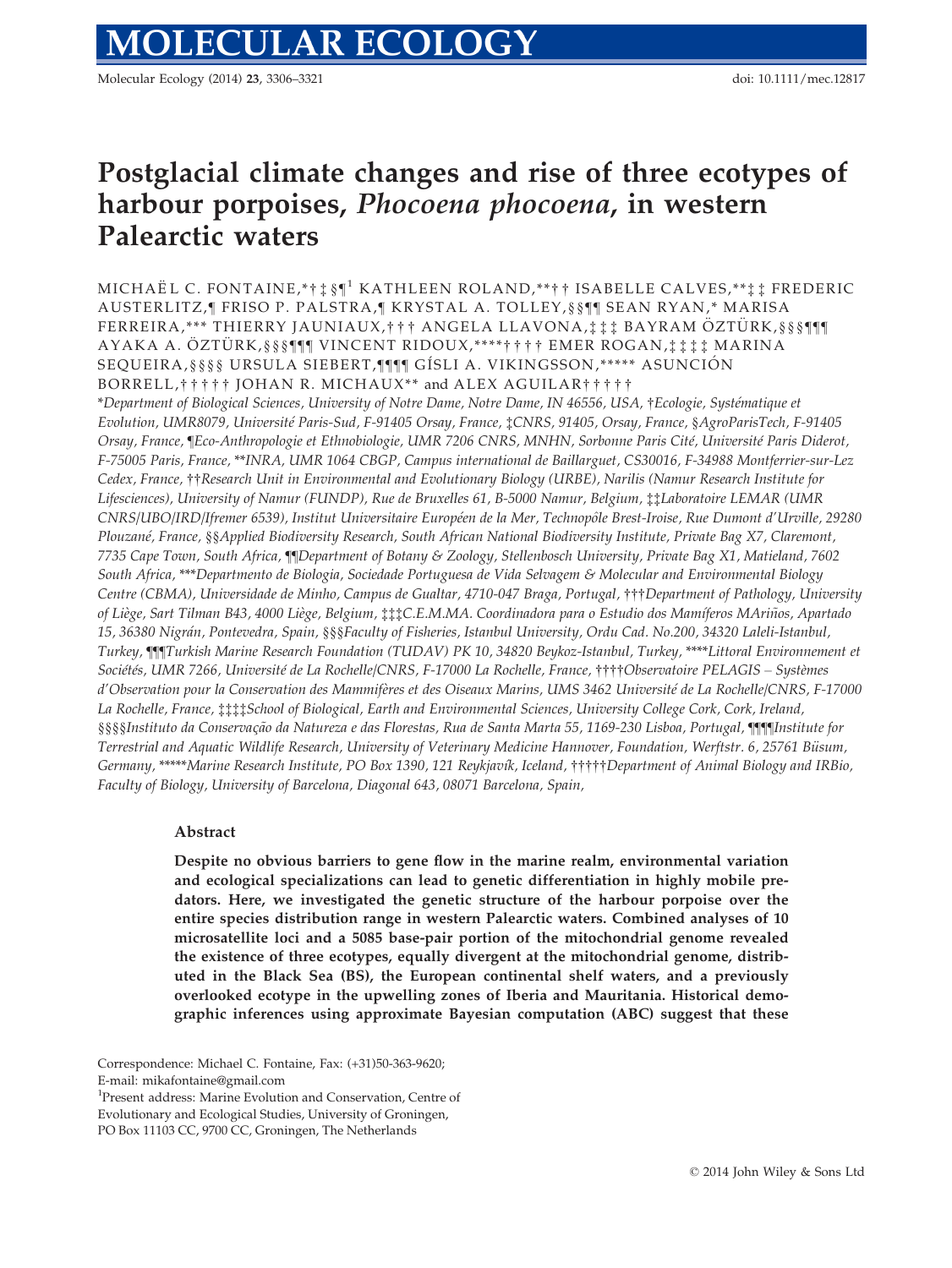ecotypes diverged during the last glacial maximum (c. 23–19 kilo-years ago, kyrBP). ABC supports the hypothesis that the BS and upwelling ecotypes share a more recent common ancestor  $(c. 14 \text{ kyrBP})$  than either does with the European continental shelf ecotype (c. 28 kyrBP), suggesting they probably descended from the extinct populations that once inhabited the Mediterranean during the glacial and post-glacial period. We showed that the two Atlantic ecotypes established a narrow admixture zone in the Bay of Biscay during the last millennium, with highly asymmetric gene flow. This study highlights the impacts that climate change may have on the distribution and speciation process in pelagic predators and shows that allopatric divergence can occur in these highly mobile species and be a source of genetic diversity.

Keywords: allopatric divergence, Cetacea, climate changes, speciation, upwelling

Received 5 June 2013; revision received 11 May 2014; accepted 21 May 2014

## Introduction

Intraspecific differentiation along contiguous geographical areas due to vicariance or geographical barriers is common in nature (Wiley 1988). However, in the marine environment, movements are typically unrestricted over vast distances for highly mobile species such as cetaceans. This raises the question of how populations become genetically isolated and subsequent speciation takes place (Palumbi 1994). Despite their high dispersal ability, cetaceans show substantial population structure, sometimes over a small geographical scale, not necessarily associated with geographic distance (e.g. Palumbi 1994; Hoelzel 1998; Fontaine et al. 2007). In some cases, oceanographic processes and (or) behavioural traits explain a high level of population differentiation (e.g. Fontaine et al. 2007; Pastene et al. 2007; Pilot et al. 2010; Foote et al. 2011; Louis et al. 2014). Usually, prey availability, prey choice, social structure and/or other factors such as habitat availability, predator and competition pressure are involved in driving dispersal patterns and extent (e.g. Hoelzel 1998). The question thus revolves around deciphering which current and/or historical mechanism(s) contributed to genetic structuring in the absence of obvious dispersal barriers. Furthermore, determining how past climate change has influenced the diversification of lineages can help us understand how speciation process takes place in marine pelagic species and how anthropogenic climate changes will impact their persistence.

Harbour porpoise (Phocoena phocoena) is one of the smallest and most abundant coastal cetaceans, widely distributed in cold to temperate coastal waters of the northern hemisphere (Gaskin 1984). They are currently divided into three subspecies: P. p. vomeria in the North Pacific, P. p. phocoena in the North Atlantic and P. p. relicta in the Black Sea (BS; Gaskin 1984; Rosel et al. 1995). The population genetic structure of western Palearctic harbour porpoises (i.e. eastern North Atlantic and BS) has been assessed in several studies during the last

20 years (e.g. Andersen et al. 2001; Tolley & Rosel 2006; Fontaine et al. 2007; Wiemann et al. 2010). Analyses of mitochondrial sequences and microsatellites data revealed that harbour porpoises from the BS and the North Atlantic are genetically divergent and follow independent evolutionary trajectories (Rosel et al. 1995; Fontaine et al. 2010). They would have diverged within the last 7000 years before present (yrBP; Fontaine et al. 2010). Fontaine et al. (2010) hypothesized that during the last glacial maximum (LGM, 26.5-19 kyrBP; Clark et al. 2009), habitat conditions were strikingly different from the current warm and oligotrophic state of the Mediterranean Sea, with far colder conditions and suitable habitats for cold-water species such as harbour porpoises. The postglacial warming would have led to habitat fragmentation and eventually to the retreat of the species from the Mediterranean Sea. Some individuals would, however, have survived in the BS after reconnection to the Mediterranean Sea c. 8400 yrBP (Fontaine et al. 2010, 2012).

In the North-East (NE) Atlantic, the population genetic structure of the harbour porpoise is typically weak across the European continental shelf; from the northern Bay of Biscay to Norway and Iceland (Andersen et al. 2001; Tolley & Rosel 2006; Fontaine et al. 2007; Wiemann et al. 2010; Alfonsi et al. 2012). However, further south, harbour porpoises in the Iberian waters showed a distinct genetic ancestry from porpoises north of the Bay of Biscay and a higher divergence in allelic frequencies than expected under geographic distance alone, suggesting that population genetic structuring, in this part of the NE Atlantic, could be due to environmental barrier to gene flow (Fontaine et al. 2007). The shallow genetic divergence between Iberian porpoises (IB) and those north of the Bay of Biscay supported a recent divergence event within the last two millennia, correlating with the last major cold stage in Europe known as the Little Ice Age c. 600 years ago (Fontaine et al. 2010).

Harbour porpoises also occur further south of the Iberian peninsula along the coast of Mauritania, but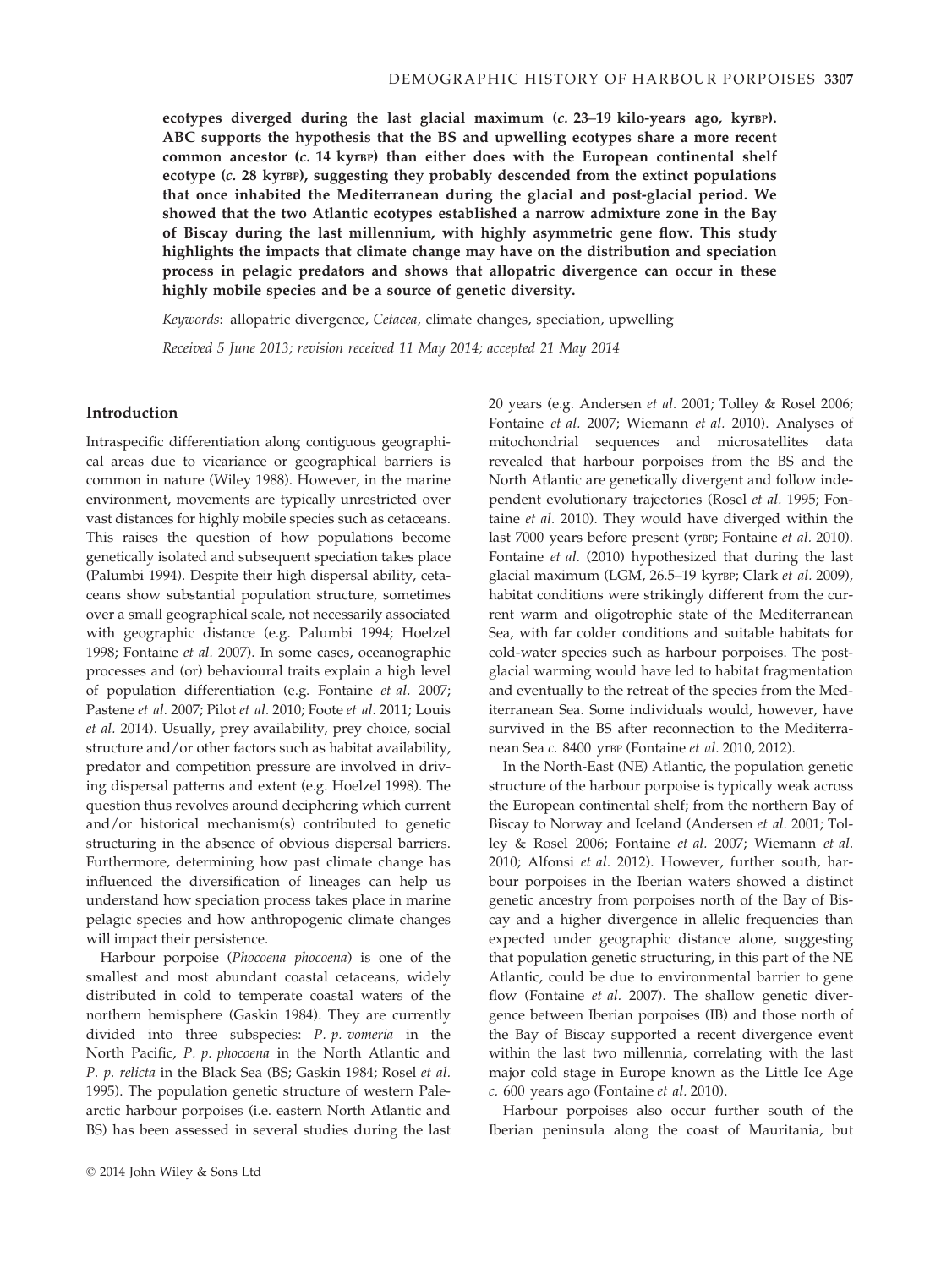they are poorly known (Smeenk et al. 1992; Donovan & Bjørge 1995). They inhabit the Eastern Central Atlantic Upwelling system with its northern limit encompassing the Atlantic coasts of Iberia (Arístegui et al. 2009). Despite the great distance separating them (~2000 km, Fig. 1), Iberian and Mauritanian porpoises both rely on an interconnected upwelling system. Stomach content analyses, stable isotopes and field surveys suggest that their habitat and diet differ from the porpoises living on the European Continental Shelf north of the Bay of Biscay (Pierce et al. 2010; Pinela et al. 2010; Méndez-Fernandez et al. 2013). These ecological differences are further supported by morphological differences, with harbour porpoises from Iberia and Mauritania having a larger body size  $(-2 \text{ m})$  than individuals found further North on the European Continental Shelf (~1.5 m; Smeenk et al. 1992; Donovan & Bjørge 1995). The ecological and morphological similarities between Iberian and Mauritanian porpoises suggest they inhabit the same kind of environment and rely on similar feeding resources. They could also descend from a recent ancestral population in the past and hence have been subjected to the same kind of environmental pressures. Previous studies suggest that BS porpoises are probably the descendants from Mediterranean porpoises that once existed in the eastern side of the Mediterranean Sea during or after the LGM (Fontaine et al. 2010, 2012).



We hypothesize that Iberian and Mauritanian porpoises could be the descendants of the porpoises that used to live in the western Mediterranean Sea. Their close proximity to the Gibraltar Strait, reports of some movements of Atlantic Iberian porpoises into the Mediterranean Sea (Frantzis et al. 2001), and their similar ecology and morphology lend some credibility to this hypothesis.

We tested our hypothesis by examining the genetic structure of the harbour porpoise in the western Palearctic waters (Fig. 1). We genetically characterized the Mauritanian populations, for the first time to our knowledge, using multiple samples and combined them with the samples used in Fontaine et al. (2007). We analysed the genetic relationships among porpoises and their demographic history using microsatellite loci (Fontaine et al. 2007) and new sequences from one-third of the mitochondrial genome; combining fast and slow evolving loci can help capture demographic events occurring at different timescales (Cornuet et al. 2010; Fontaine et al. 2012). Specifically, we investigated the demographic history best describing the species genetic diversity using approximate Bayesian computation (ABC; Beaumont et al. 2002). In contrast to previous attempts (e.g. Fontaine et al. 2010), ABC provides a powerful and flexible approach based on coalescent simulations capable of considering all populations into a unified statistical framework, tests for alternative demographic histories, identifies which

> Fig. 1 Map of the sampling locations and genetic group included in the analyses (NAT: NE Atlantic including the northern Bay of Biscay (NBB), IB: Iberia, MA: Mauritania, BS: Black Sea).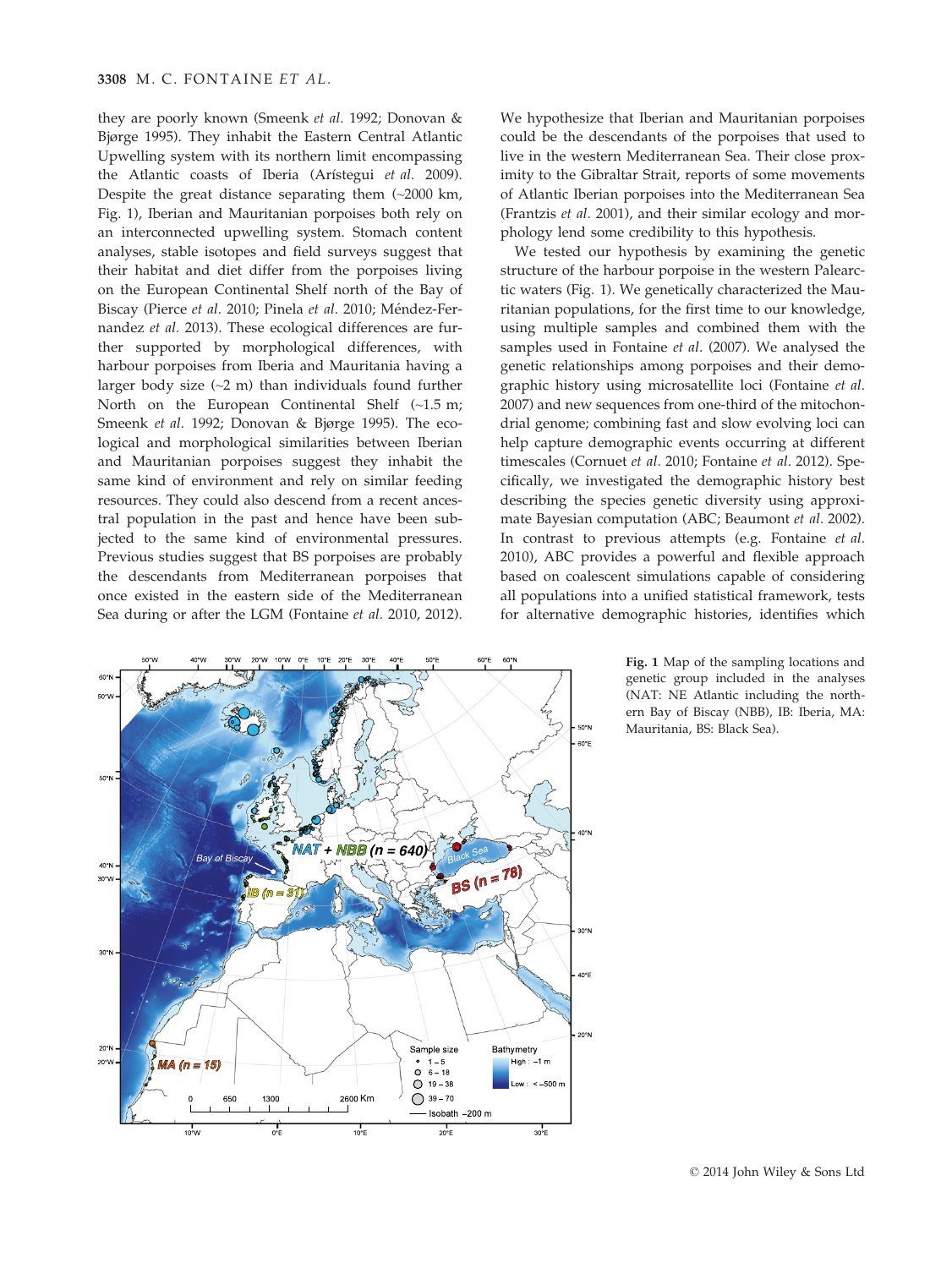one best fits with the data and estimates the demographic parameters of interest (e.g. effective population size, divergence, admixture and times of these events; Beaumont 2010). This unprecedented comprehensive genetic assessment allows us to investigate the porpoise population genetic structure at large in western Palearctic waters, infer the population demographic history and understand it in the light of past environmental changes. Ultimately, this study aims at understanding which factors may have shaped the divergence process between populations and how speciation process can take place in such marine predator.

## Materials and methods

## Sampling and data collection

We combined the genotypes at 10 microsatellite loci for the 752 samples from Fontaine et al. (2007) with the genotypes of 15 new Mauritanian samples (obtained from strandings along the Mauritanian coast, Fig. 1). DNA extraction and microsatellite genotyping followed the same protocol as described in Fontaine et al. (2007). In addition, a 5085 base-pair fragment of the mtDNA genome encompassing five coding regions (CytB, ATP6, ATP8, ND5 and COXI, Table S1, Supporting information) was obtained for a subset ( $n = 81$ , Table S2, Supporting information) representative of the samples used for the microsatellite analysis, following the protocol provided in the Appendix S1 (Supporting information). In addition, a sample from Dall's porpoise (Phocoenoides dalli), kindly provided by the NOAA Fisheries SWFSC, was included for analyses requiring an outgroup.

#### Comparison of genetic diversity among populations

Variation at microsatellite loci. We compared the genetic diversity at the microsatellite loci between populations using allelic richness (Ar) and private allelic richness (pAr) computed with ADZE (Szpiech et al. 2008), and the observed and expected heterozygosity  $(H_0$  and  $H_e)$ computed with FSTAT 2.9.3 (Goudet 2001). Differences in genetic diversity between populations were tested using a Wilcoxon signed-rank (WSR) test for paired samples. Departures from the expected Hardy–Weinberg and linkage equilibrium (HWLE) may indicate further subdivisions within a given population (Wahlund effect; Hartl & Clark 2007). Departures from HWLE were tested using exact tests implemented in GENEPOP v4 (Rousset 2008) and quantified using F-statistics (Weir & Cockerham 1984) in FSTAT.

Variation at mtDNA loci. Variation among the mtDNA sequences was measured using haplotype diversity  $(H_d \pm SD)$  and two estimators of population genetic diversity:  $\pi$ , based on the average number of pairwise differences, (Tajima 1983) and  $\theta_W$ , based on the number of polymorphic sites (Watterson 1975). Both statistics ( $\pi$ and  $\theta_{W}$ ) were estimated from the total length of the analysed fragments and expressed as per-site level of diversity, using DNASP v5.10.01 (Librado & Rozas 2009).

Phylogenetic relationships among mtDNA haplotypes were estimated using a maximum-likelihood method using PHYML 3.0 (Guindon & Gascuel 2003) and a  $GTR + I + G$  model of nucleotide evolution (Nabholz et al. 2007). The transition/transversion ratio, the proportion of invariable sites, the gamma distribution and the starting tree (estimated using a BIONJ algorithm) were also estimated by PHYML. The confidence in the optimized tree was estimated using 999 bootstrap replicates. The homologue sequence of Dall's porpoise was used to root the tree.

### Population genetic structure

We explored the genetic relationships of the new Mauritanian samples with the other porpoises based on the nuclear microsatellite data set using Bayesian clustering algorithms of STRUCTURE v2.3.4 (Pritchard et al. 2000; Falush et al. 2003; Hubisz et al. 2009). We used the standard admixture model and the Locprior model designed to improve the ability of STRUCTURE to detect weak signals of structure and admixture without introducing bias or forcing the clustering (Hubisz et al. 2009; see Appendix S2, Supporting information for further details).

Pairwise genetic differentiation between populations at microsatellite loci was estimated with the  $F_{ST}$  statistics (Weir & Cockerham 1984) estimated with FSTAT 2.9.3 (Goudet 2001), and the significance was tested using an exact test implemented in GENEPOP v4.0. For mtDNA, we used the  $F_{ST}$  statistics estimated from the average number of differences within and between populations (Hudson et al. 1992). Significance was tested with 1000 permutations of Hudson's nearest neighbour distance Snn statistics, which measures how often the nearest neighbour of a sequence (in sequence space) is from the same population (Hudson 2000). Mitochondrial divergence between groups was estimated using the Jukes-Cantor corrected average nucleotide divergence  $(D_a)$  (Nei & Li 1979). All calculations were performed using DNASP v5.10.01 (Librado & Rozas 2009).

## Evidence for changes in effective population size

We investigated changes in effective population size in each population by testing for deviations of the mitochondrial site frequency spectrum from the neutral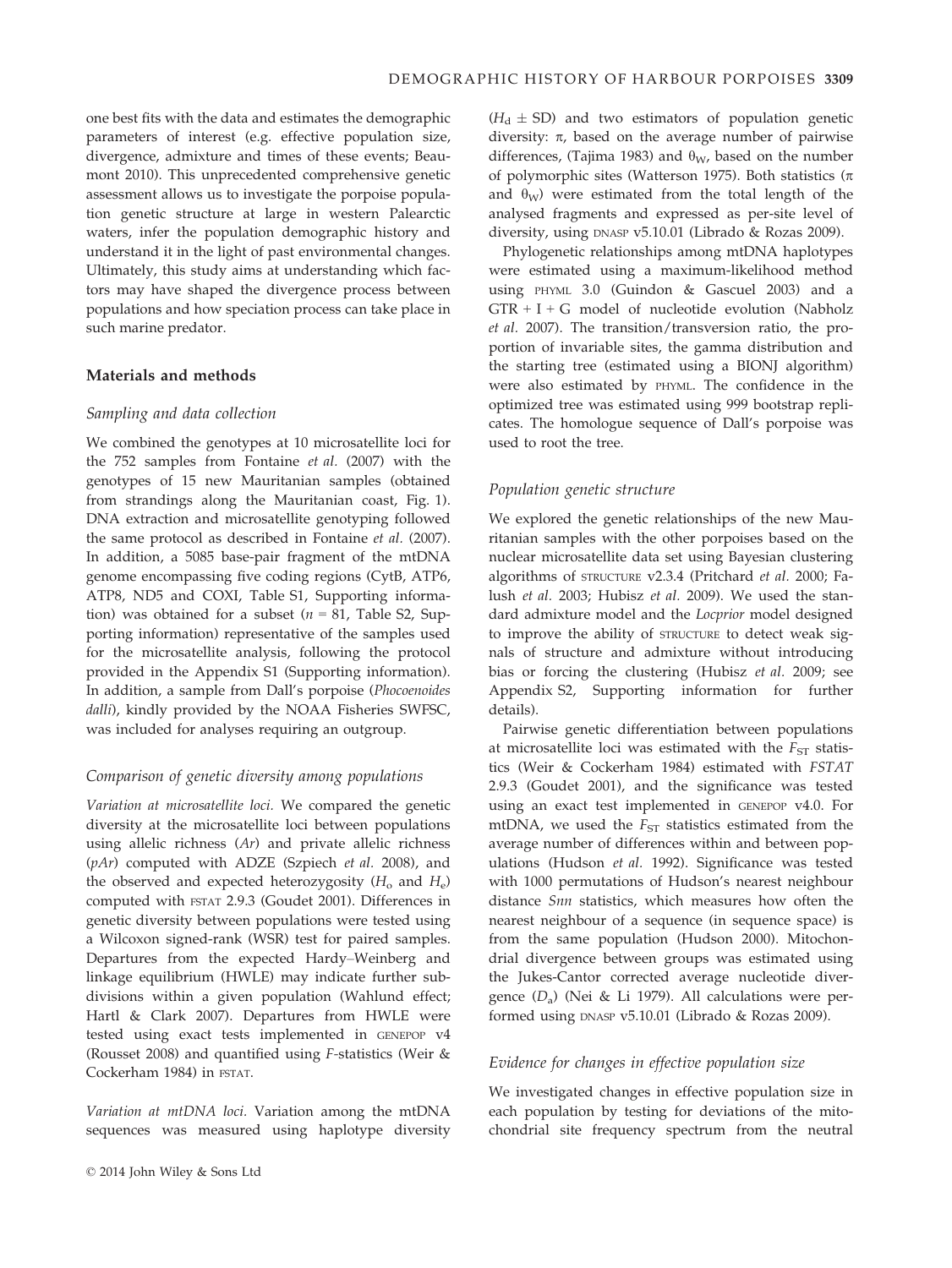model using two statistics indicative of population size changes or selective process: Tajima's D (Tajima 1983) and Fu and Li's  $D^*$  (Fu & Li 1993). We performed 10 000 rounds of coalescent simulations conditional on  $\theta_W$  to test the statistical significance of these parameters, as implemented in DNASP v5.10.01 (Librado & Rozas 2009).

We further analysed demographic changes in effective population size back to the time of the most recent common ancestor (TMRCA) within each population using the Bayesian skyline plot (BSP; Ho & Shapiro 2011) applied on the complete mitochondrial sequences. Analyses were performed in BEAST 1.7.5 (Drummond et al. 2005; Drummond & Rambaut 2007) using a HKY model of nucleotide substitution (Hasegawa et al. 1985), allowing for two different substitution rates between the third codon position and the two others, and a strict clock rate. The BSP is a piecewise-constant coalescent model, in that it allows several different constant population sizes to have existed throughout the sampled evolutionary history (in this case, 10 different population sizes) and then averages these estimates across the a posteriori-sampled trees. For each analysis, three Monte Carlo Markov chains (MCMC) were run for  $10^8$ iterations, with samples drawn from the posterior every 3000 iteration. Convergence of the runs was checked by computing the MCMC autocorrelation and effective sample size and by comparing the consistency of the

**NAT NBB IB MA** *Nfup Na*   $t_1$   $\frac{1}{r}$   $\frac{1}{r+1-r}$  $t<sub>2</sub>$ *tr* Past **SC1**  $N_1$   $N_2$   $N_3$   $N_4$   $N_5$   $N_1$  $N_1$   $N_2$   $N_5$   $N_3$   $N_4$   $N_1$ 0 **NAT NBB IB MA BS** 0 **NAT NBB IB MA** *Nfup Na r* | *1–r* **SC2** *t1 t2 t3 t4*  Past 0  $N_1$   $N_2$   $N_3$   $N_4$ **NAT NBB BS IB MA** *Nfup Na r* | **SC3** *t1*   $t<sub>2</sub>$ *t3 t4*   $\Omega$ Past *1–r N2 N5 N3 N4 t3*  **NAT NBB IB MA**  *Nfup Na NMED r* | *1–r* **SC4** *t1*   $t<sub>2</sub>$ *t4*  Past  $\Omega$ *N2 N3 N4 N5*   $N_{3}$ **BS**   $N_5$   $N_1$   $N_2$   $N_3$   $N_4$   $N_5$ **BS BS** 

results provided by independent analyses. After checking for appropriate mixing and convergence, the first 10% of samples from the posterior were discarded and the remainder combined for parameter inferences. BSPs were estimated using TRACER v1.5 (Rambaut 2007).

# Genetic inference of the population demographic history

We tested four plausible demographic scenarios of population evolution (Fig. 2) based on the current genetic structure: The first scenario (SC1) models a radiation process where the three main groups of porpoises – that is, the NE Atlantic continental shelf group (NAT), the group of porpoises inhabiting the upwelling waters (UP) including Iberian (IB) and Mauritanian (MA) populations, and the BS population – would have split at the same time from a common ancestor. This event would have been followed by the split of UP into IB and MA and by an admixture event between NAT and IB from which would have resulted the porpoises found in the northern part of the Bay of Biscay (NBB). The following alternative scenarios differ from the first one and from each other by the branching topologies of the three main groups (NAT, UP and BS). The second scenario (SC2) assumes that BS splits first from NAT, followed by the split of UP, as previously suggested in Fontaine et al. (2010). SC3 assumes the reverse

> Fig. 2 Diagram of the demographic scenarios tested using the approximate Bayesian computation (ABC) approach (see the text for a description of each scenario, and Fig. 1 for population codes). The different segment colours on the population trees refer to different effective population sizes (N). The parameters  $(N, \text{ time } t, \text{ admixture rate } r)$  of each model are indicated on each graph (see the text and Table S3, Supporting information for more details). The timescale is indicated by an arrow and measured backward in generations starting from present.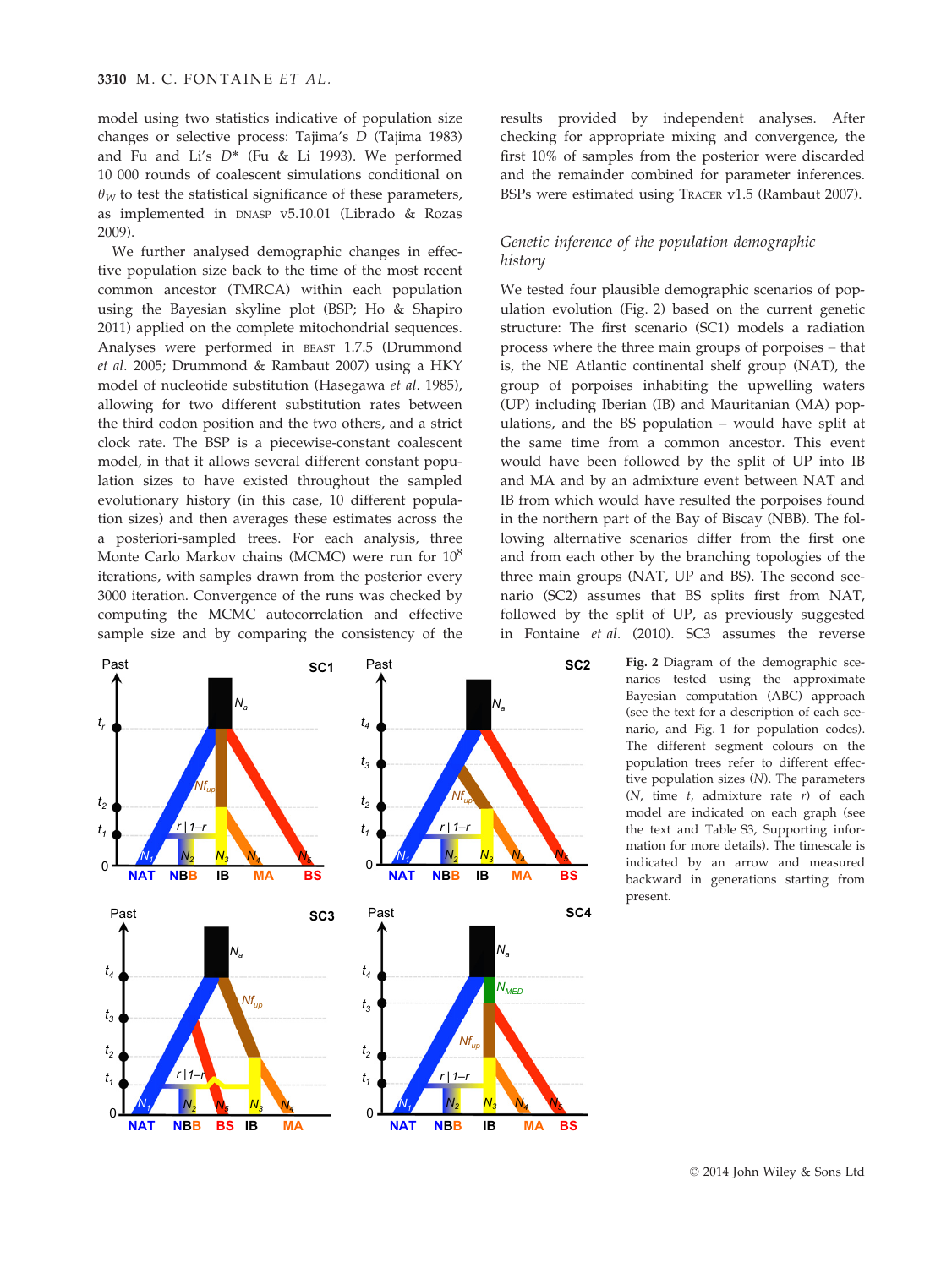hypothesis for which UP would have split first from NAT, followed by the split of BS. The fourth scenario (SC4) assumes that porpoises from UP and BS would have shared a common ancestor before having a split from NAT. By simulating a common ancestor  $(N_{\text{med}})$ Fig. 2) between UP and BS compared with NAT, this scenario aims at testing the hypothesis that porpoises from upwelling waters and the BS could be descendants from an ancestral group that could have existed in the Mediterranean Sea. Each scenario included the following events: population split, change in effective population sizes (symbolized by different coloured segment on the population graphs, Fig. 2), an admixture event between NAT and IB from which would have resulted the NBB porpoises, with respective admixture proportion  $r$  and  $(1-r)$ , and the time of each of these events.

We combined and analysed both the microsatellite and mitochondrial DNA data using the DIYABC-v2.0.4 program (Cornuet et al. 2014). For each scenario, we simulated 1 million data sets. The parameters of each model (i.e. population sizes, admixture rates, timings of demographic events, mutation rates) were considered as random variables drawn from prior distributions (see Fig. 2 for the list of demographic parameters and Table S3, Supporting information for details on the prior settings). DIYABC draws a random value for each parameter from its prior distribution and performs coalescent-based simulations to generate simulated samples with the same number of gene copies and loci per population as observed in the real samples. For each simulated data set, a set of summary statistics is generated, which are also estimated for the observed data. A Euclidean distance  $\delta$  is then calculated between the statistics obtained for each normalized simulated data set and those for the observed data set (Beaumont et al. 2002). Details on the mutation model for microsatellite loci and mtDNA locus and the summary statistics used by DIYABC are provided in Appendix S3 (Supporting information).

Model choice procedure. The posterior probability of each scenario was estimated using a polychotomous logistic regression (Cornuet et al. 2008, 2010) on the 1% of simulated data sets closest to the observed data set, subject to a linear discriminant analysis as a preprocessing step (Estoup et al. 2012). The selected scenario was that with the highest posterior probability value with a nonoverlapping 95% confidence interval. We evaluated the ability of the ABC approach to discriminate between the tested scenarios by analysing simulated data sets with the same properties as our real data set. Following Cornuet et al. (2010), we estimated the type-I error probability as the proportion of instances in which the selected scenario did not give the highest posterior probability among the competing scenarios, for 1000 simulated data sets

generated under the best-supported model. We estimated the type-II error, by simulating 1000 data sets for each alternative scenario and calculating the mean proportion of instances in which the best-supported model was incorrectly selected as the most likely model.

Parameter estimation and goodness of fit. We estimated the posterior distributions of each demographic parameter under the best demographic model, by carrying out local linear regressions on the closest  $1\%$  of  $10^6$  simulated data sets, after the application of a logit transformation to parameter values (Cornuet et al. 2008). We evaluated whether the best model–posterior distribution combination was better able to reproduce the observed data compared with the alternative scenarios using the model checking procedure in DIYABC. Model checking was carried out by simulating 1000 pseudo-observed data sets under each studied model–posterior distribution combination, with sets of parameter values drawn with replacement from the 1000 sets of the posterior sample. This generated a posterior cumulative distribution function for each simulated summary statistics, from which we were able to estimate the P-value of the deviation of the observed value of each statistic from its simulated distribution under the best demographic model.

# Estimation of gene flow between NE Atlantic populations

We used MIGRATE-N 3.5.1 (Beerli 2006, 2009) to estimate the population genetic diversity  $(\theta)$  and the migration rate (M) between populations using the microsatellite data set. The analysis was conducted only on Atlantic populations, modelling migration rates between adjacent populations. As in the ABC analyses, we considered the harbour porpoises from the Bay of Biscay as a distinct entity. This simplified model accounting for four groups (NAT, NBB, IB and MA) reproduced closely the linear distribution of the populations along the NE Atlantic coasts (Fig. 1) and allowed minimization of convergence issues that were encountered with more complex model settings (result not shown).

We used the Bayesian approach (Beerli 2006, 2009), conducting several independent analyses using the following settings. We assumed that microsatellites evolved following a Brownian motion model, which is very close to the exact stepwise-mutation model. Five replicates of the MCMC were run for  $10<sup>5</sup>$  steps recorded every 200 steps, making a total of  $10^8$  sampled parameter values by the MCMC. We discarded the first  $10^4$ steps as burn-in and obtained the marginal posterior parameter distributions from the remaining steps. To ensure good mixing, we used four parallel Markov chains under a static heating scheme (temperatures:  $10^4$ ,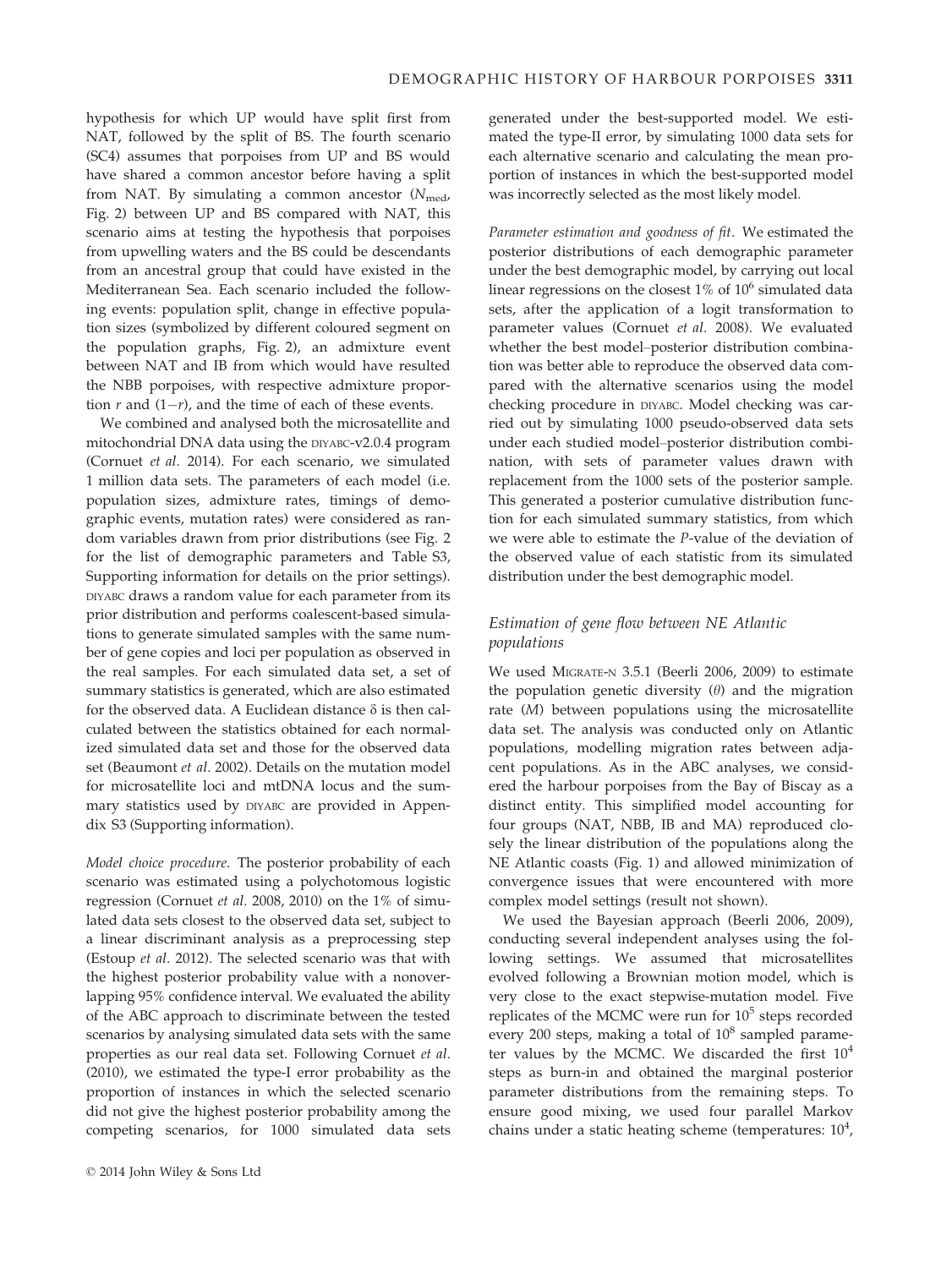3, 1.5 and 1.0). Convergence of the runs was checked by computing the MCMC autocorrelation and effective sample size and by comparing the consistency of the results provided by independent analyses.

## Results

## Genetic diversity

Microsatellite loci. Harbour porpoises from Mauritania (MA), Iberia (IB) and the BS displayed comparable genetic diversity at microsatellite loci (Tables 1 and S4, Supporting information), as quantified using allelic richness (Ar), private allelic richness (pAr) and expected heterozygosity  $(H_e)$  (WSR tests,  $P > 0.05$  for all pairwise comparisons). All genetic diversity measures in these populations were significantly lower than the values observed in populations north of the Bay of Biscay (Table 1 and S4, Supporting information, WSR test  $P < 0.05$ ). Furthermore, only the porpoises found north of the Bay of Biscay displayed a significant departure from Hardy–Weinberg expectations at all but two loci (Table S4, Supporting information), which is attributed to an isolation-by-distance pattern (Fontaine et al. 2007).

MtDNA locus. Genetic diversity at the mitochondrial genome (Table 1) followed a similar pattern of variation as nuclear microsatellite loci. Of the 5085 bps, we observed 197 segregating sites (85 singletons and 112 shared sites) defining 59 distinct haplotypes (haplotype diversity,  $H_d$ : 0.989). The mtDNA nucleotide diversity values ( $\pi$  and  $\theta_W$ ) were lowest for the Iberian and Mauritanian populations, lower than for the BS population, which in turn were lower than those observed in the NE Atlantic population (NAT).

## Population structure and divergence

Three distinct mitochondrial clades. The maximum-likelihood estimation of the phylogenetic relationship among the mtDNA haplotypes revealed three main lineages with a strong geographic component (Fig. 3): (i) a BS haplogroup comprised of porpoises from the BS; (ii) a NAT haplogroup composed of porpoises sampled north of the Bay of Biscay; and (iii) an UP haplogroup composed of porpoises from Iberian and Mauritanian waters, further clustering into distinct subgroups [Iberian (IB) and Mauritanian (MA)]. Some porpoises carrying IB haplotypes were also found north of the Bay of Biscay and in Mauritanian waters. Each lineage was highly supported by bootstrap values >94%, except NAT which received weaker support (79%, Fig. 3). There was also a polytomy of the three haplogroups (NAT, UP and BS) with weak bootstrap value of 48%,

Table 1 Genetic diversity at the 10 microsatellite loci and mitochondrial locus

|                        | All             | <b>NAT</b>      | Iberia          | Mauritania      | <b>Black Sea</b> |
|------------------------|-----------------|-----------------|-----------------|-----------------|------------------|
| Microsatellites        |                 |                 |                 |                 |                  |
| $N_{\rm Mic.} \pm SD$  |                 | 617             | 30              | 13              | 78               |
| $Ar^{\dagger} \pm SD$  |                 | $6.0 \pm 0.8$   | $3.9 \pm 0.7$   | $3.7 \pm 0.7$   | $3.4 \pm 0.4$    |
| $pAr^{\dagger} \pm SD$ |                 | $1.6 \pm 0.3$   | $0.4 \pm 0.2$   | $0.1 \pm 0.1$   | $0.4 \pm 0.1$    |
| $H_{\rm o}/H_{\rm e}$  |                 | 0.73/0.77       | 0.57/0.56       | 0.62/0.58       | 0.50/0.49        |
| $F_{\rm IS}$           |                 | $0.049***$      | $-0.016$        | 0.056           | $-0.02$          |
| mtDNA                  |                 |                 |                 |                 |                  |
| $N_{\rm mtDNA}$        | 81              | 36              | 19              | 14              | 12               |
| S                      | 197             | 144             | 19              | 14              | 29               |
| Singl.                 | 85              | 67              | 11              |                 | 26               |
| Shared P.              | 112             | 77              | 8               | 13              | 3                |
| #hap.                  | 59              | 28              | 14              | 7               | 11               |
| $H_{d}(\%)$            | $98.9 \pm 0.4$  | $98.1 \pm 1.3$  | $94.7 \pm 3.8$  | $90.1 \pm 4.6$  | $98.5 \pm 4.0$   |
| K                      | 26.76           | 23.73           | 3.26            | 3.67            | 5.42             |
| $\pi$ (%)              | $0.53 \pm 0.02$ | $0.47 \pm 0.03$ | $0.06 \pm 0.01$ | $0.07 \pm 0.02$ | $0.11 \pm 0.02$  |
| $\theta_W$ (%)         | 0.80            | 0.69            | 0.11            | 0.09            | 0.19             |
| D                      | $-1.16$         | $-1.20$         | $-1.65*$        | $-0.67$         | $-1.95**$        |
| $D^*$                  | $-2.81*$        | $-6.66***$      | $-1.56$         | 1.17            | $-2.36*$         |

 $N_{\text{Mic}}$ , microsatellite-averaged sample size; Ar, allelic richness; pAr, private allelic richness;  $H_0/H_e$ , observed and expected heterozygosity; F<sub>IS</sub>, fixation index of Weir & Cockerham (1984); N<sub>MtDNA</sub>, MtDNA sample size; S, segregating sites; Singl., singleton; Shared P., shared polymorphism; #hap., number of haplotypes;  $H_d$ , haplotypic diversity; K, average nucleotide differences;  $\pi$ , nucleotidic diversity;  $\theta_W$ , theta from S;  $\theta_{\pi}$ , theta from  $\pi$ ; D, Tajima' D; D\*, Fu and Li's D\*.

The significance of  $D$  and  $D^*$  values was estimated using 10 000 coalescent simulations.

 $*P < 0.05; **P < 0.01; **P < 0.001.$ 

† Standardized for a sample size of 11 individuals.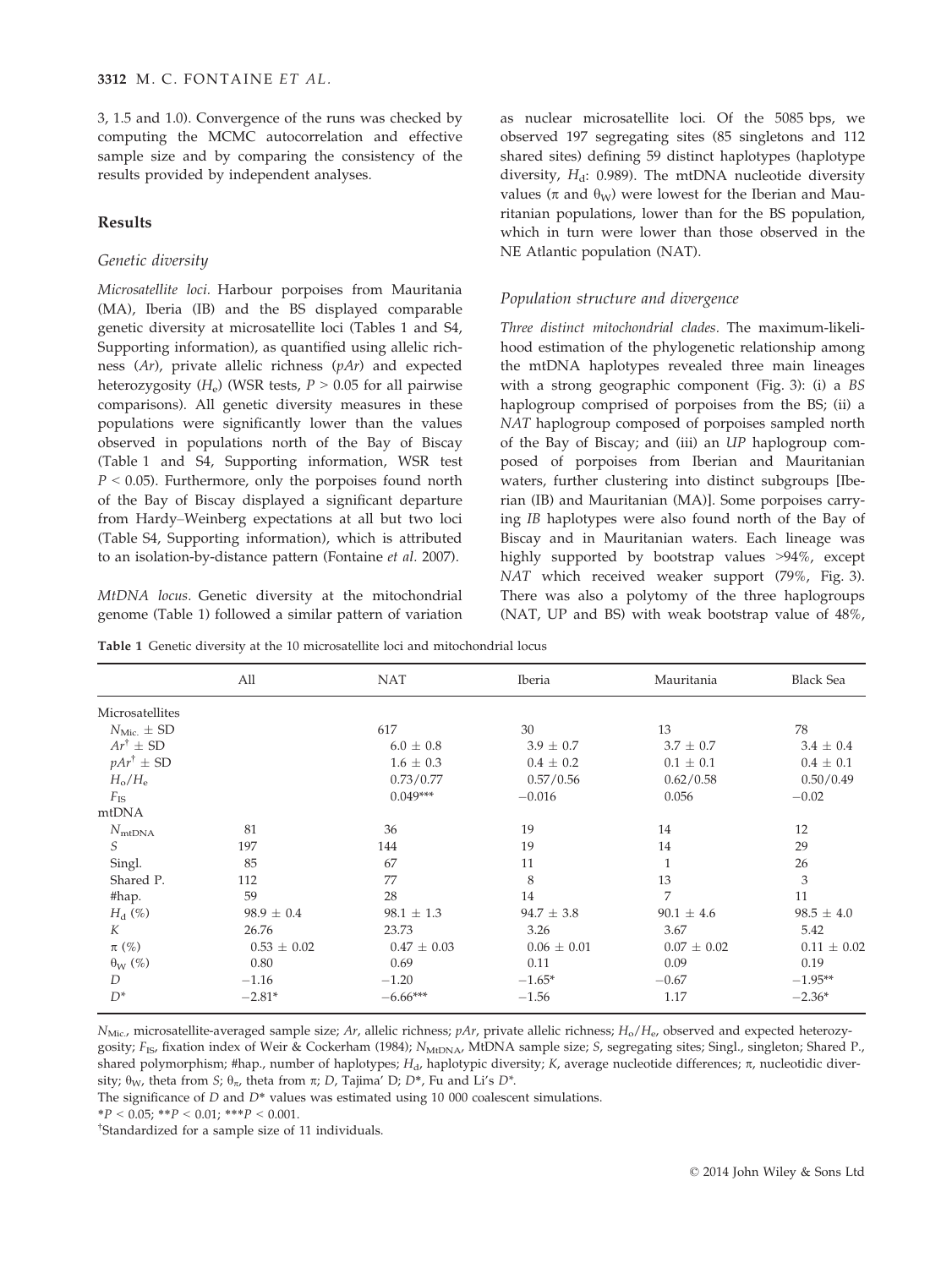

Fig. 3 Maximum-likelihood mitochondrial phylogeny. Numbers at the nodes are the bootstrap branch supports. Colours of the branches highlight the four lineages identified, and the colour-coded boxes on the right show the geographic locations where the haplotypes were found (blue: NAT; yellow: Iberia; orange: Mauritania; red: Black Sea). The numbers within the boxes refer to the number of individuals carrying this haplotype. No number means that this haplotype was observed only once.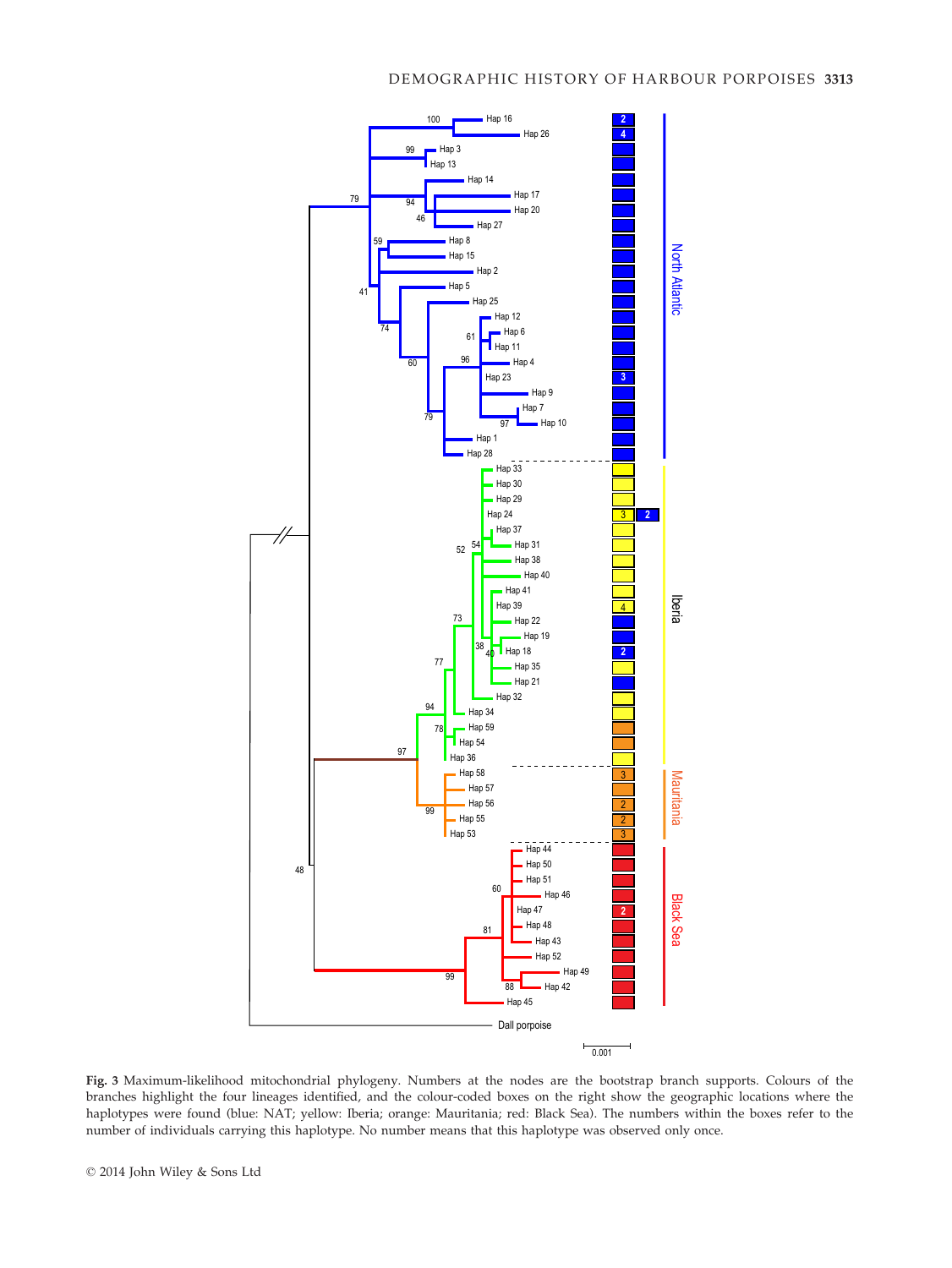possibly supporting the hypothesis that UP and BS have a common mitochondrial ancestor.

The net divergence  $(D_2)$  between groups ranged from 0.15% for IB-MA to 0.71% for BS-IB (Fig. 3 and Table S5, Supporting information). The level of divergence between the UP lineage (i.e. IB and MA) and the BS or NAT lineages was of the same magnitude as the divergence of the BS with other groups, suggesting they diverged within a similar time frame. The level of divergence of the three main lineages is, however, one order of magnitude lower than the average net divergence between harbour porpoises and the most closely related species, Dall's porpoise ( $D_a = 6.69 \pm 0.1\%$ ).

A structure supported by the clustering analyses of microsatellite loci. The STRUCTURE Bayesian clustering analyses on microsatellite data identified three distinct genetic clusters (Fig. S1, Supporting information). Consistent with previous results (Fontaine et al. 2007), porpoises from the BS clustered separately from the other Atlantic porpoises (Figs S2 and S3, Supporting information). Porpoises from the Iberian waters clustered with the new samples from Mauritania (Figs S2 and S3, Supporting information), constituting a coherent group of porpoises living in the upwelling zones (UP). This grouping persisted even when testing higher numbers of putative clusters (Figs S2 and S3, Supporting information). They were, however, distinct from each other without evidence of admixture when analysed separately from other populations using the LocPrior model (Fig. S3, Supporting information). The third cluster (Figs S2 and S3, Supporting information) grouped all porpoises from the European continental shelf, that is, from the French coasts of the Bay of Biscay northward to the arctic waters of Norway and Iceland, the 'NE Atlantic' cluster (NAT). While the standard admixture model (Fig. S2, Supporting information) produced a noisy admixture pattern, the use of sample locality as additional prior information in the Bayesian inference (LocPrior model) significantly reduced the variation in admixture proportions (Fig. S3, Supporting information). Porpoises in the northern Bay of Biscay, the Channel and Celtic Sea showed a clear signature of admixture with  $0.33$  ( $\pm 0.09$ ) in average  $(\pm SD)$  of their ancestry drawn from the upwelling population (i.e. IB and MA) and  $0.66$  ( $\pm 0.09$ ) from the NAT group. The other NAT individuals showed no evidence of admixture.

Differences in allelic or haplotype frequencies, respectively, for microsatellite or mtDNA loci estimated using  $F_{ST}$  values between each pairwise comparison were all highly significant ( $P < 0.001$ , Table S5, Supporting information). The highest  $F_{ST}$  values for microsatellite loci were observed between the BS and IB ( $F_{ST} = 0.31$ ) or MA  $(F_{ST} = 0.28)$  and lowest between IB and MA

porpoises ( $F_{ST} = 0.07$ ). Similarly for mtDNA, the  $F_{ST}$ values were the highest between the BS and IB  $(F<sub>ST</sub> = 0.89)$  or MA  $(F<sub>ST</sub> = 0.88)$  and lowest between NAT and IB ( $F_{ST} = 0.55$ ) or MA ( $F_{ST} = 0.54$ ).

# Mitochondrial evidence of demographic changes in population sizes

We detected significant departures of the mitochondrial site frequency spectrum from neutral expectations, especially for the BS population, with significant negative values for both the Tajima's D and the Fu and Li's  $D^*$  statistics (Table 1). The signal was weaker in the NAT and IB populations with only one of the two statistics showing a significant negative value. The MA population did not display any significant departure from neutral expectations (Table 1). Negative values are characteristic of an excess of singleton mutation in the population resulting from either a demographic expansion or selective sweeps.

The coalescence-based Bayesian skyline plot (BSP) provides additional details on how mtDNA diversity changed through time, back to the most recent common ancestor (MRCA). Assuming a substitution rate of  $5 \times 10^{-8}$  substitutions per-site and per-year (Nabholz et al. 2007), the BSP shows that the lower 95% bound of the time to the MRCA is 50 kyr before present (BP) in the NAT group (Fig. 4), which is an order of magnitude older than the two upwelling groups (4 kyrBP in IB and 6 kyrBP in MA) and the BS group (8 kyrBP). Consistent with Tajima  $D$  and Fu and Li  $D^*$  statistics, the BS group showed the most obvious signal of expansion  $c$ . 8 kyrBP. The IB group also revealed this signature, although the magnitude of the expansion was more modest. The MA group did not show any major change in effective population size. The NAT group showed an ancient increase in effective population size dating back c. 40 kyrBP, followed by a slight steady increase until recently where the effective population size reached an inflexion point.

# Genetic inference of the population demographic history

We tested which historical demographic scenario could best explain the nuclear microsatellite and mtDNA data by comparing four demographic scenarios of population evolution (Fig. 2) using an ABC approach. Estimations of the posterior probability (PPr) for each scenario provided unambiguous support for the scenario SC4, with a probability of 47.5% and a 95% CI of 46.3–48.6, not overlapping with any other scenarios (Table S6, Supporting information). This scenario assumes that, before having split from each other, harbour porpoises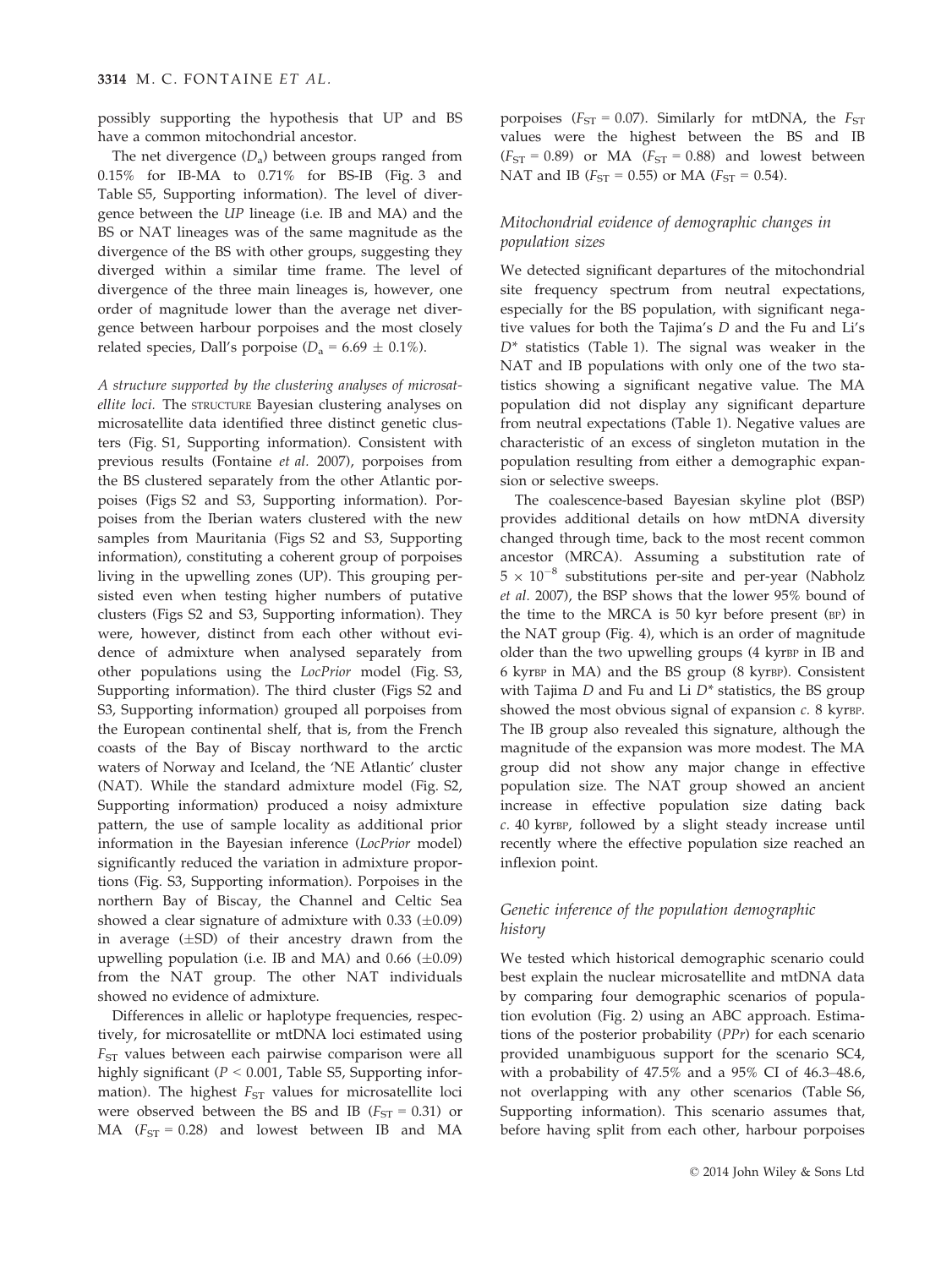

Fig. 4 Bayesian Skyline Plots (BSPs) showing the temporal changes in mtDNA diversity. The x-axis is in calendar years. The temporal span stops at the lower bound of the 95% CI of the estimated time of the most recent common ancestor; the y-axis shows the genetic diversity expressed as the product of effective female population size and generation time.

from the upwelling zones and the BS shared a common ancestral population that split from the NAT group. The scenario SC1 assuming a trifurcation process (Fig. 2) was the second best-supported scenario (33.6%, 95% CI: 32.3–34.9), and the two other alternatives (SC2 and SC3) were the least-supported scenarios  $(PPr \leq 12.5\%$ , Table S6, Supporting information). Power analyses based on test data sets simulated under the four scenarios indicated that, given the size and polymorphism of our data set, the method has high power to distinguish between the competing scenarios tested (for details on type-I and type-II error rates, see the Appendix S3, Tables S6 and S7, Supporting information).

The estimated parameters under this SC4 scenario were consistent with the descriptive statistics of microsatellite and mtDNA loci (Tables S8 and S9, Supporting information). The estimated population genetic diversity (Table S9, Supporting information) was comparable between the BS, Mauritanian and Iberian groups, but much lower than that found in the Bay of Biscay, itself lower than the genetic diversity found further north. The contribution of the IB and NAT groups in the genetic make-up of porpoises from the Bay of Biscay was 21% (90% CI: 10–41) and 79% (90% CI: 59–90), respectively, in the same range as the values estimated with STRUCTURE. The estimated date of admixture  $(t_1)$ was 592 yrBP (90% CI: 221–2150, Fig. 5), assuming a generation time of 10 years (Birkun & Frantzis 2008). The estimated divergence time between IB and MA

porpoises  $(t_2)$  was 3110 yrBP (90% CI: 1360–14 100), between BS and UP groups  $(t_3)$  was 13 800 yrBP (90%) CI: 8730–38 800), and between the NAT and the ancestral population common to BS and UP was 27 900 yrBP (90% CI: 14 400–70 700) (Fig. 5).

# Asymmetric migration between the Atlantic populations

Bayesian estimates of effective number of migrants per generation between each pair of adjacent populations in the NE Atlantic from the microsatellite data are reported in Table 2. Although we considered porpoises from the Bay of Biscay (NBB) as a separate group from those further North in the NE Atlantic (NAT), the migration rate between them was high, reflecting a substantial level of genetic continuity between NBB and NAT. Nonetheless, the estimated number of effective migrants was one order of magnitude higher from NBB to NAT than in the opposite direction. The Iberian population also clearly contributed to the genetic diversity of the NBB population in the Bay of Biscay, consistent with STRUCTURE and ABC analyses and with the geographic distribution of mtDNA haplotypes (Fig. 3). On the other hand, the estimate of gene flow in the reverse direction (NBB to IB) was not statistically different from 0. Also in agreement with the geographic distribution of mtDNA haplotypes (Fig. 3), migration between the Mauritanian and Iberian porpoises was low with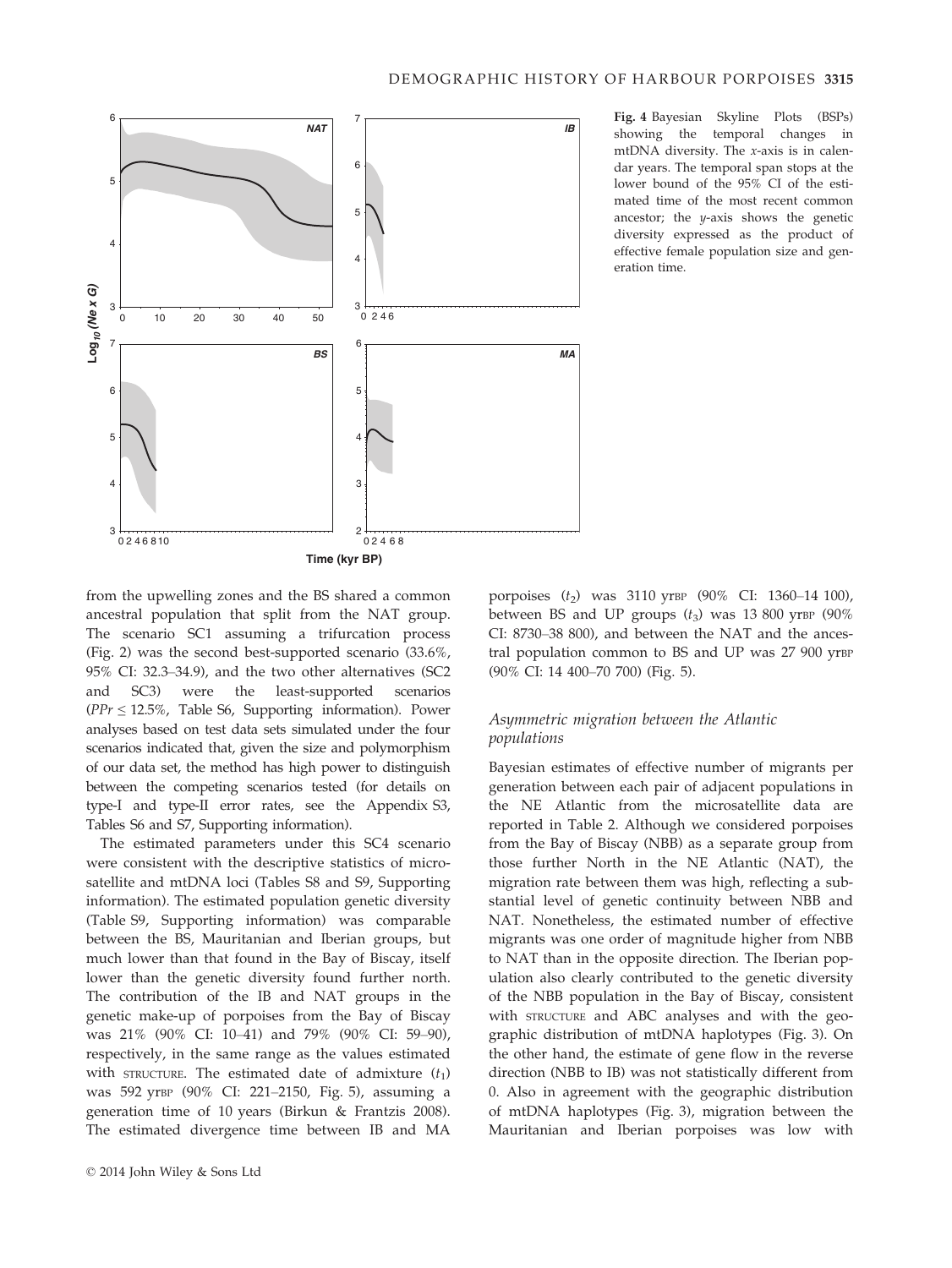

Fig. 5 Demographic scenario selected by the approximate Bayesian computation (ABC) analysis. Demographic events are scaled according to the estimated time of occurrence, in thousands of years before present. Time estimates are provided as the mode and 90% highest probability density intervals (grey dots and error bars). Major environmental changes potentially related to the demographic history of harbour porpoises are also plotted: last glacial maximum period (LGM, c. 23–19 kyrBP; Clark et al. 2009), Mediterranean Sapropel S1 period (c. 9.5–6.5 kyrBP; e.g. Spötl et al. 2010; Roberts et al. 2011), flooding of the Black Sea (BSO,  $c. 8.4-9.4$  kyrBP; Major et al. 2006; Giosan et al. 2009) and Little Ice Age (LIA, c. 250–700 yrBP; Osborn & Briffa 2006).

Table 2 Estimated number of effective migrants per generation (mode and quantiles, Q) between the four Atlantic groups

| Population                    | $Q_{2.5}$ | $Q_{25}$ | Mode  | $Q_{75}$ | $Q_{97.5}$ |
|-------------------------------|-----------|----------|-------|----------|------------|
| $4NmNAT\rightarrow NBB$       | 4.0       | 8.3      | 11.3  | 14.4     | 18.9       |
| $4NmNBB\rightarrow NAT$       | 187.7     | 246.1    | 267.9 | 294.9    | 367.5      |
| $4Nm_{\rm NBB\rightarrow IB}$ | 0.0       | 0.0      | 0.1   | 3.5      | 9.1        |
| $4Nm_{\rm IB\rightarrow NBB}$ | 25.3      | 60.0     | 72.1  | 94.4     | 141.9      |
| $4Nm_{\rm IB\rightarrow MAU}$ | 0.0       | 0.3      | 3.1   | 5.3      | 10.9       |
| $4Nm_{\rm MAU\rightarrow IB}$ | 0.0       | 0.0      | 0.1   | 3.7      | 9.6        |

evidence of some gene flow from Iberia to Mauritania, but not in the reverse direction.

## Discussion

## An unexpected deep mitochondrial divergence

In this study, we show that harbour porpoises living in the upwelling zones of Iberia and Mauritania belong to a

separate mitochondrial lineage, which is as divergent as the BS or the NE Atlantic lineages. This is consistent with early information that suggested harbour porpoises from Iberian and Mauritanian waters shared distinctive morphological traits, such as a larger body size than other porpoises found further North in the Atlantic or in the BS (Donovan & Bjørge 1995). Previous genetic studies, using microsatellite loci (Fontaine et al. 2007, 2010) or short sequences from the noncoding control region of the mitochondrial genome (mtDNA-CR; Tolley & Rosel 2006), identified Iberian porpoises as a distinct population. However, none of them captured the deep divergence we observed here using a large portion of the mitochondrial genome. The most likely explanation for the inability of microsatellite or mtDNA-CR loci to uncover this deep divergence is related to saturation effects. Microsatellite loci are highly polymorphic loci and thus subject to homoplasy (Estoup et al. 2002). With their high mutation rate, they are primarily informative for detecting recent demographic events. Although the mtDNA-CR mutation rate is slower than microsatellites, it is one or two orders of magnitude higher than the coding regions of the mitochondrial genome and three orders of magnitude higher than the nuclear genome (e.g. Alter & Palumbi 2009). Furthermore, mutation rate is highly heterogeneous along the mtDNA-CR, with two localized hypervariable regions where most, if not all, mutations occur (Wakeley 1994; Alter & Palumbi 2009), increasing the probability of homoplasy.

## A new ecotype of harbour porpoises in the North Atlantic

Harbour porpoises from the Atlantic and the BS are currently recognized as two distinct evolutionary significant units (ESU) that are following independent evolutionary trajectories (Moritz 2002), forming the basis to recognize them as two distinct subspecies (Gaskin 1984; Rosel et al. 1995). The present study shows that these taxonomic definitions are too simplistic and that populations from Iberia and Mauritania may belong to a distinct ESU. They inhabit a distinct environment (Arístegui et al. 2009), relying on an upwelling-related trophic network (Pierce et al. 2010; Pinela et al. 2010; Méndez-Fernandez et al. 2013), which contrasts with the predominantly demersal feeding habits of porpoises from the European continental shelf (e.g. Santos & Pierce 2003; Spitz et al. 2006). They also display distinct morphological features, in particular a larger body size (Smeenk et al. 1992; Donovan & Bjørge 1995). The combined evidence suggests that harbour porpoises from Iberia and Mauritania could well represent a distinct ecotype from those from the NE Atlantic continental shelf waters (the continental shelf ecotype). Their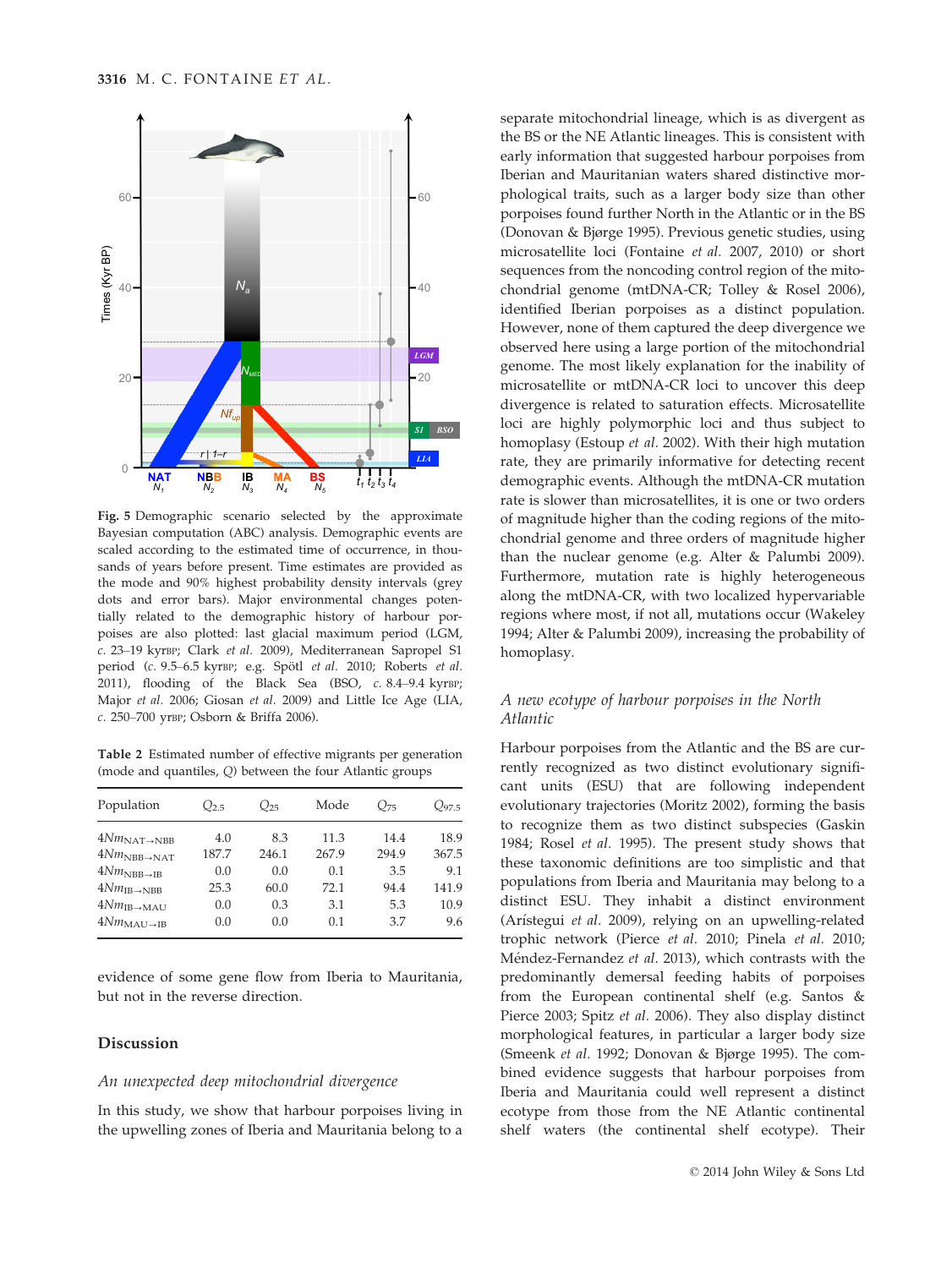comparable level of mitochondrial genetic divergence with the BS and NAT groups (currently recognized as subspecies), their distinct demographic history and their ecological differences (Pierce et al. 2010; Pinela et al. 2010; Méndez-Fernandez et al. 2013) suggest these porpoises should be described as a distinct entity from Phocoena p. phocoena. For those reasons, we suggest to increase these populations to subspecific status: Phocoena phocoena meridionalis.

# Postglacial divergence and fate of the Mediterranean populations

The deep mtDNA divergence observed between porpoises from the upwellings (in Iberia and Mauritania) and the NE Atlantic is inconsistent with the previous hypothesis that genetic differentiation between these populations resulted solely from habitat fragmentation induced by the recent climate warming after the Little Ice Age (LIA; Fontaine et al. 2007, 2010). This would imply a shallower genetic divergence between the two Atlantic groups, compared with the BS group. Instead, the comparable level of divergence observed between the three groups of porpoises living on the NE Atlantic continental shelf, in the upwelling zones, and in the BS shows that they have evolved independently from each other for a substantial amount of time.

The demographic history analysis by ABC suggests that harbour porpoises from the upwelling zones and the BS shared a common ancestor prior to splitting from porpoises currently living on the European continental shelf (Fig. 5). This common ancestor to the populations bordering the Mediterranean Sea supports the suspected past existence of populations in the Mediterranean Sea, now extinct. In fact, the occurrence of harbour porpoises in the BS and their current absence from the Mediterranean Sea imply that porpoises once colonized the Mediterranean from the Atlantic during a period of suitable climatic and ecological conditions (Fontaine et al. 2010). Divergence times estimate between the NE Atlantic porpoises and the hypothetical ancestor to the upwelling and BS populations  $(t_4, Fig. 5)$ correlates with the LGM period (26.5–19 kyrBP; Clark et al. 2009). At that time, the Mediterranean was colder than present (Rohling et al. 2009) and probably more suitable for a cold-water species such as harbour porpoises. Aside from genetic data, however, there is no definitive evidence that harbour porpoises were established in the Mediterranean Sea (Frantzis et al. 2001).

The divergence between the BS and upwelling porpoises probably occurred after the LGM  $(t_3, c. 14 \text{ kyrBP})$ , but before the reopening of the BS onto the Mediterranean Sea (c. 8 kyrBP; Fig. 5), suggesting that their divergence occurred during the colonization of the Mediterranean Sea from the Atlantic. Postglacial presence in the Mediterranean Sea correlates with major postglacial environmental transitions in the Mediterranean (Roberts et al. 2011). The period from the early to mid-Holocene (11.4–6 kyrBP) was interspersed by nutrientrich episodes known as the Mediterranean 'Sapropel episodes' characterized by the deposition of organic-rich sediments on the seafloor, formed as a result of increased primary productivity and rearrangements of water masses (Calvert et al. 1992; Rohling et al. 2009). While this phenomena was particularly intense in the eastern Mediterranean Sea, in the western section, there were contemporaneous oceanographic and biological shifts (i.e. plankton fauna), around 8000 yrBP, as a result of increased inflow of Atlantic waters (Jimenez-Espejo et al. 2007). These novel environmental conditions may have created a rich and productive trophic network favourable to top marine predators like the harbour porpoises.

During the second half of the Holocene period (5.5 kyrBP to present), the Mediterranean progressively shifted towards warm and oligotrophic conditions, unsuitable for a cold-water- adapted species. Mediterranean porpoise populations would have been forced to retreat to areas where suitable habitat was available. The BS reconnected to the Mediterranean  $c$ . 8.4 kyrBP offered a suitable refuge for eastern Mediterranean populations. This timescale is consistent with genetic data suggesting a founder event for the BS population, as shown by the estimated mitochondrial TMRCA of BS lineage, and the demographic expansion detected by the BSP analysis (Fig. 4; Fontaine et al. 2012). In contrast, harbour porpoises from the western Mediterranean would have migrated out to the Atlantic, consistent with our results which suggest that the Iberian and Mauritanian populations are descended from the extinct western Mediterranean populations, diverging from each other c. 3.1 kyrBP (90% CI: 1.4–14.1; Fig. 5), contemporaneous to the end of the Mediterranean Sapropel period. Overall, our inference suggest that the Iberian and Mauritanian populations were part of an extended Western Mediterranean group, which has been forced to a relictual distribution within 'local' upwelling habitats that are productive enough to meet their elevated energetic requirement (Lockyer 2007).

# Admixture between the upwelling and continental shelf porpoises

We have shown that Iberian and NAT groups came into contact and established an admixture zone in the northern part of the Bay of Biscay and the Celtic Sea, most likely within the last millennium (Fig. 5). Although the Iberian group is clearly distinct from the NAT group, our results and previous ones (Fontaine et al. 2010) suggest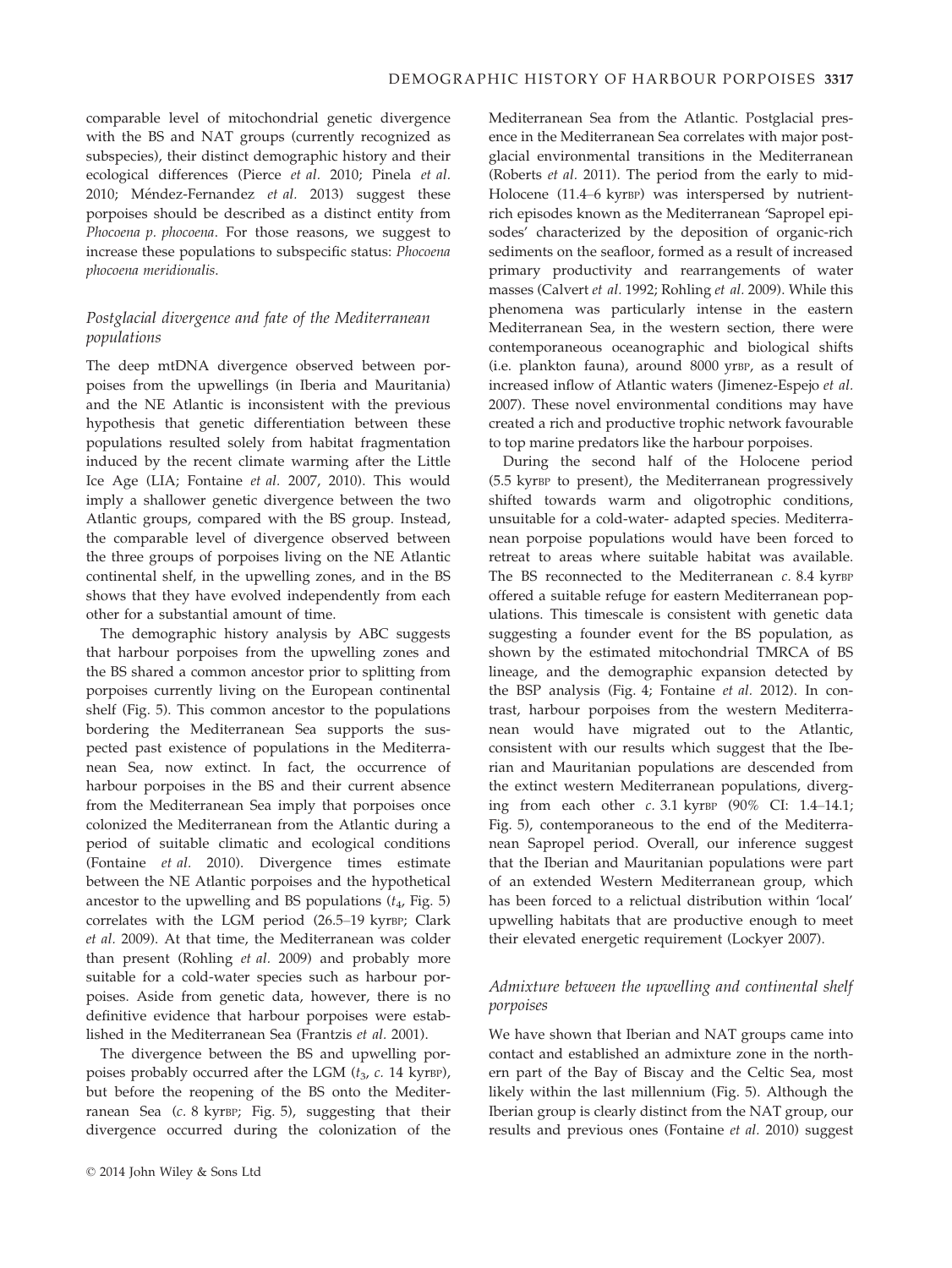significant levels of gene flow between them. This begs the question as to how the two groups remain genetically distinct despite the significant level of gene flow. Given that gene flow is highly asymmetric in the northward direction from Iberia, it appears that the genetic integrity of the Iberian group can be maintained. Such situation has been observed in other species (e.g. baboons, genus Papio; Charpentier et al. 2012).

In spite of the reasonably high dispersal ability of this species, the admixture zone remained restricted to the Bay of Biscay and has not spread northward. Although, this pattern is a snapshot in time and may certainly be more dynamic, given the estimated time of the secondary contact, this may also suggest that the two ecotypes have developed differential habitat preferences. The contact zone may have remained restricted to the Bay of Biscay because this area displays a large variety of habitats suitable for both ecotypes (Fig. 1 and Arístegui et al. 2009).

Estimates of gene flow showed that the Iberian population was a source population sending migrants to the north, with some evidence of gene flow to the south in Mauritanian waters, despite the great geographic distance. This seemingly preferential movement out of Iberian waters could be related to limited resource availability along the Iberian coast. Indeed, the upwelling habitat along the Iberian coasts is seasonal (being especially active during summer) and geographically 'small' (from Galicia to the Gulf of Cadiz; Arístegui et al. 2009). On the other hand, more permanent resources can be found on the European continental shelf to the north or alternatively far to the south in the permanent and widespread NW African upwelling (Arístegui et al. 2009). This limited availability of food resources along the Iberian coastline may not only be a strong driver of harbour porpoise dispersal, but may also be the cause of reduced population size in the region. This is suggested by low density reported by the field observations in this area  $(\leq 0.3 \text{ individuals})$ km<sup>2</sup>; Hammond et al. 2013) and by the low values of genetic diversity we observed in that area.

Recent variation in resource availability may have fostered hybridization between the two ecotypes in the Bay of Biscay. We estimated that the admixed population in the Bay of Biscay was established during the last millennium (Fig. 5). Previous estimates made using another coalescent approach explicitly modelling divergence with continuous gene flow suggested that harbour porpoises from the Iberian waters and northern Bay of Biscay shared a common ancestral population before diverging c. 200 years ago (Fontaine et al. 2010). These estimates point to the last significant cold period that affected Europe before the onset of the modern warm period, the LIA (Fig. 5; Grove 2004; Osborn &

Briffa 2006). During the LIA, significant cooling in the North Atlantic and over Europe, in particular, had a substantial impact on terrestrial and marine ecosystems (Grove 2004). These changes are recorded in fishery records from Europe, dating back to the 10th century for some species (Alheit & Hagen 1997). They report both significant increases in capture of cold-water fishes (e.g. herrings, Clupea harengus) as far south as in the Bay of Biscay and the southward retreat of warm-water species (e.g. sardines, Sardina pilchardus) during the LIA. Given that cold-water fishes, for example herring and sandeel (Ammodytidae spp.), are a major component of continental-shelf porpoise diet throughout its current range (Santos & Pierce 2003; Spitz et al. 2006), it is likely that the NAT harbour porpoise's range was pushed southward into the Bay of Biscay. Likewise, the Iberian porpoises could have benefited from this increase in food resources in the Bay of Biscay, thereby fostering contact between the two groups.

## Conclusions

The last glaciations in the northern hemisphere had a major impact on genetic diversity in the terrestrial environment (e.g. Hewitt 2000). Our study and previous ones (e.g. Pastene et al. 2007; Foote et al. 2011; Amaral et al. 2012; Louis et al. 2014) show this is also the case in the marine environment even in species with large dispersal abilities such as cetaceans. These reinforce the role of past variation in marine primary production as an important driver of cetacean evolution (Marx & Uhen 2010). Past environmental variation triggered the porpoise range expansion in the Mediterranean Sea during a cold nutrient-rich period followed by its contraction and fragmentation with postglacial warming, leaving behind relict populations in fragmented habitats. These processes led to genetic and morphologic divergence of three ecotypes with potentially also some ecological specialization. The relatively narrow secondary contact zone between the two Atlantic ecotypes in the Bay of Biscay might suggest that speciation process has been initiated (Nosil et al. 2009). However, additional investigations are required to fully appreciate the genomic extent of their divergence and the dynamics of the contact zone.

Accurate characterization of demographic history is critical to improving predictions about how populations of marine mammals will respond to future changes in climate and to adapt management initiatives. Given that ecological differences among populations may lead to differential responses to climate change, our identification of a new distinct ecotype in the upwelling zones, comprised of two populations locally restricted to the coasts of Iberia and Mauritania, highlights the importance of adequate genetic sampling to correctly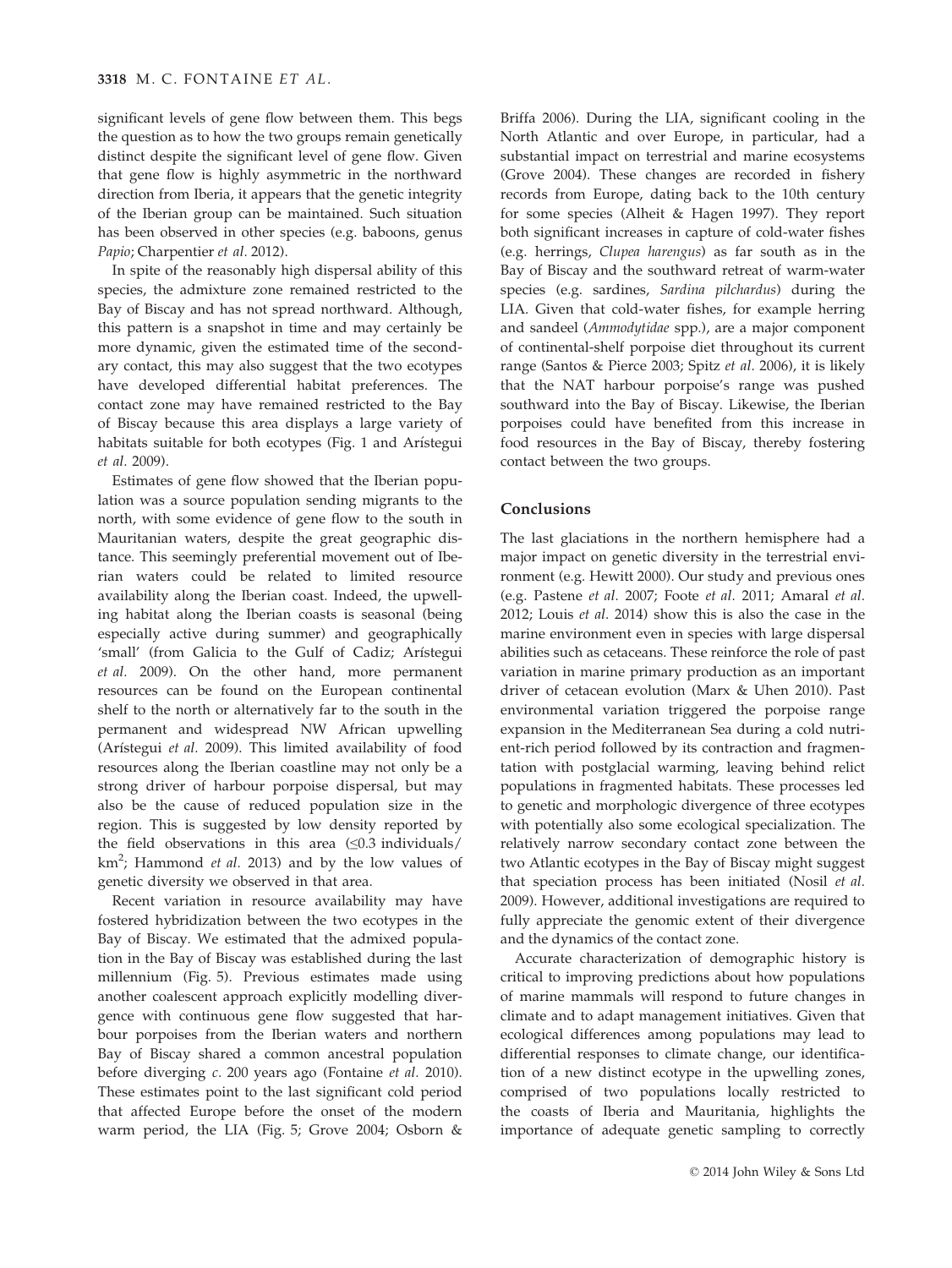characterize the population genetic structure of a species. Further information on basic aspects of their life history, demography and ecology is greatly needed to assess the impact of incidental exploitation and the ecological process underlying their divergence.

## Acknowledgements

We thank the SWFSC-NOAA Fisheries providing Dall's porpoise DNA sample, V Deffontaine and A Cornille for assistance in the laboratory, P Beerli for assistance with Migrate, AE Estoup and JM Cornuet for discussions on DIYABC, SJE Baird and PJ Palsbøll for their comments on the study. We also thank the editor and four anonymous reviewers for their helpful comments and suggestions. We are grateful to all the persons who contributed to the sampling and in particular A Birkun, D. Bloch, MJ Addink, C Smeenk, A Lopez, N Øien and W Dabin, and OCEAMM. This work was partly funded by the Belgian Science Policy (Project SSTC EV/12/46A) and benefited from the cluster computation facilities at the National Museum for Natural History (Paris). We thank J Pedraza Acosta for his assistance in the use of this cluster. MCF was supported during his PhD by fellowships from the Belgian National Fund for Scientific Research and by the AGAPE Marie-Curie Fellowship Program.

## References

- Alfonsi E, Hassani S, Carpentier F-G et al. (2012) A European melting pot of harbour porpoise in the French Atlantic coasts inferred from mitochondrial and nuclear data. PLoS ONE, 7, e44425.
- Alheit J, Hagen E (1997) Long-term climate forcing of European herring and sardine populations. Fisheries Oceanography, 6, 130–139.
- Alter SE, Palumbi SR (2009) Comparing evolutionary patterns and variability in the mitochondrial control region and cytochrome B in three species of baleen whales. Journal of Molecular Evolution, 68, 97–111.
- Amaral AR, Beheregaray LB, Bilgmann K et al. (2012) Influences of past climatic changes on historical population structure and demography of a cosmopolitan marine predator, the common dolphin (genus Delphinus). Molecular Ecology, 21, 4854–4871.
- Andersen LW, Ruzzante DE, Walton M et al. (2001) Conservation genetics of harbour porpoises, Phocoena phocoena, in eastern and central North Atlantic. Conservation Genetics, 2, 309–324.
- Arístegui J, Barton ED, Álvarez-Salgado XA et al. (2009) Subregional ecosystem variability in the Canary Current upwelling. Progress in Oceanography, 83, 33–48.
- Beaumont MA (2010) Approximate Bayesian computation in evolution and ecology. Annual Review of Ecology, Evolution, and Systematics, 41, 379–406.
- Beaumont MA, Zhang W, Balding DJ (2002) Approximate Bayesian computation in population genetics. Genetics, 162, 2025–2035.
- Beerli P (2006) Comparison of Bayesian and maximum-likelihood inference of population genetic parameters. Bioinformatics, 22, 341–345.
- Beerli P (2009) How to use MIGRATE or why are Markov chain Monte Carlo programs difficult to use. In: Population Genetics for Animal Conservation (eds Bertorelle G, Bruford MW, Hauffe HC, Rizzoli A, Vernesi C), pp. 42–79. Cambridge University Press, Cambridge, UK.
- Birkun Jr A, Frantzis A (2008) Phocoena phocoena ssp. relicta. IUCN Red List of threatened species, version 2011.1. Available from www.iucnredlist.org (accessed 5 September 2011).
- Calvert SE, Nielsen B, Fontugne MR (1992) Evidence from nitrogen isotope ratios for enhanced productivity during formation of eastern Mediterranean sapropels. Nature, 359, 223– 225.
- Charpentier M, Fontaine MC, Cherel E et al. (2012) Genetic structure in a dynamic baboon hybrid zone corroborates behavioural observations in a hybrid population. Molecular Ecology, 21, 715–731.
- Clark PU, Dyke AS, Shakun JD et al. (2009) The last glacial maximum. Science, 30, 1187–1189.
- Cornuet J-M, Santos F, Beaumont MA et al. (2008) Inferring population history with DIYABC: a user-friendly approach to approximate Bayesian computation. Bioinformatics, 24, 2713–2719.
- Cornuet J-M, Ravignie V, Estoup A (2010) Inference on population history and model checking using DNA sequence and microsatellite data with the software DIYABC (v1.0). BMC Bioinformatics, 11, 401.
- Cornuet J-M, Pudlo P, Veyssier J et al. (2014) DIYABC v2.0: a software to make approximate Bayesian computation inferences about population history using single nucleotide polymorphism, DNA sequence and microsatellite data. Bioinformatics, 30, 1187–1189.
- Donovan GP, Bjørge A (1995) Harbour porpoises in the North Atlantic: edited extract from the report of the IWC Scientific Committee, Dublin 1995. Reports of the International Whaling Commission, 16, 3–26.
- Drummond AJ, Rambaut A (2007) BEAST: Bayesian evolutionary analysis by sampling trees. BMC Evolutionary Biology, 7, 214.
- Drummond AJ, Rambaut A, Shapiro B, Pybus OG (2005) Bayesian coalescent inference of past population dynamics from molecular sequences. Molecular Biology and Evolution, 22, 1185–1192.
- Estoup A, Jarne P, Cornuet J-M (2002) Homoplasy and mutation model at microsatellite loci and their consequences for population genetics analysis. Molecular Ecology, 11, 1591– 1604.
- Estoup A, Lombaert E, Marin J-M et al. (2012) Estimation of demo-genetic model probabilities with Approximate Bayesian Computation using linear discriminant analysis on summary statistics. Molecular Ecology Resources, 12, 846–855.
- Falush D, Stephens M, Pritchard JK (2003) Inference of population structure using multilocus genotype data: linked loci and correlated allele frequencies. Genetics, 164, 1567–1587.
- Fontaine MC, Baird SJE, Piry S et al. (2007) Rise of oceanographic barriers in continuous populations of a cetacean: the genetic structure of harbour porpoises in Old World waters. BMC Biology, 5, 30.
- Fontaine MC, Tolley KA, Michaux JR et al. (2010) Genetic and historic evidence for climate-driven population fragmentation in a top cetacean predator: the harbour porpoises in Euro-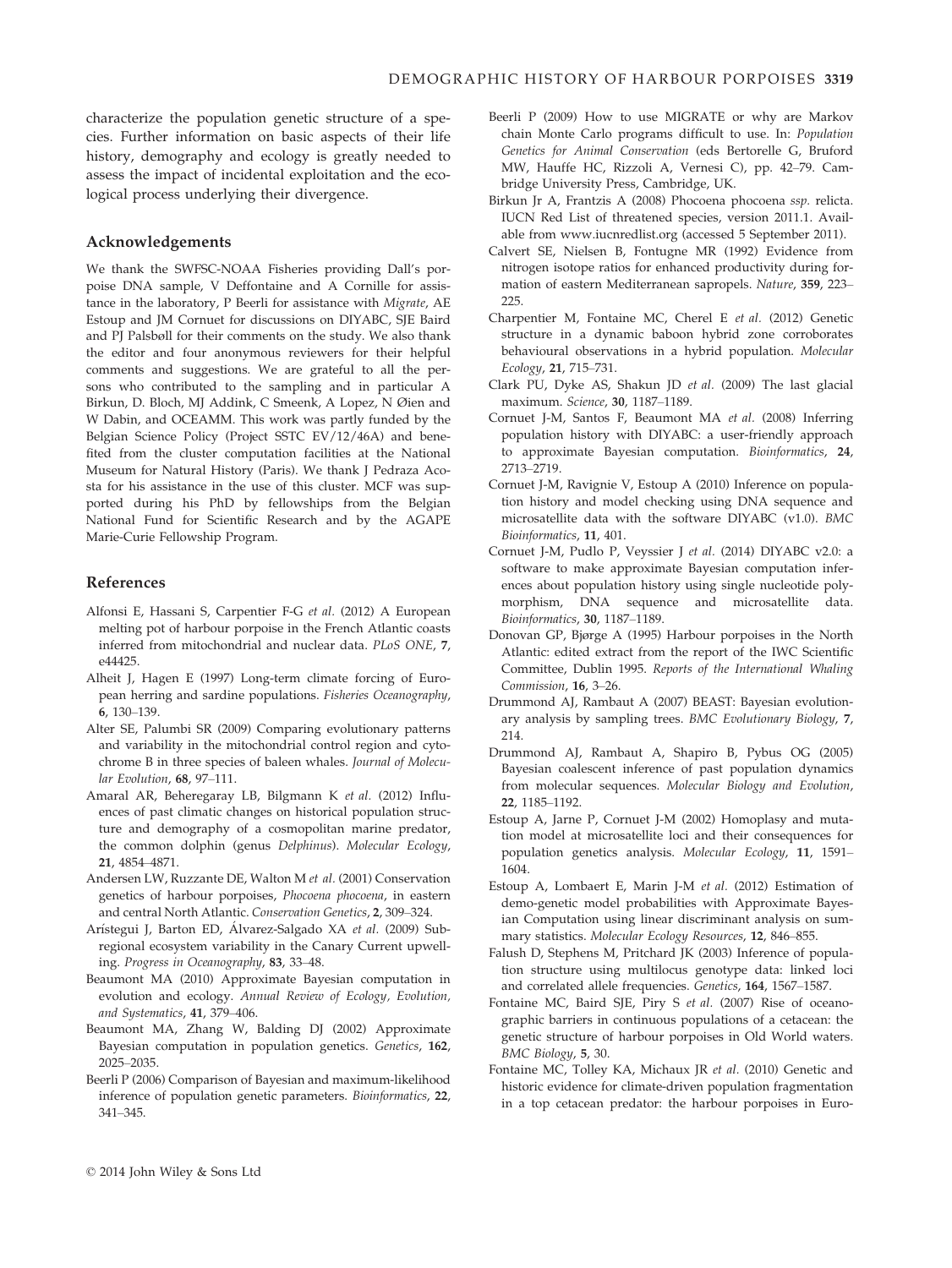pean water. Proceedings of the Royal Society of London B: Biological Sciences, 277, 2829–2837.

- Fontaine MC, Snirc A, Frantzis A et al. (2012) History of expansion and anthropogenic collapse in a top marine predator of the Black Sea estimated from genetic data. Proceedings of the National Academy of Sciences, 109, E2569–E2576.
- Foote AD, Vilstrup JT, De Stephanis R et al. (2011) Genetic differentiation among North Atlantic killer whale populations. Molecular Ecology, 20, 629–641.
- Frantzis A, Gordon J, Hassidis G, Komnenou A (2001) The enigma of harbor porpoise presence in the Mediterranean Sea. Marine Mammal Science, 17, 937–944.
- Fu YX, Li WH (1993) Statistical tests of neutrality of mutations. Genetics, 133, 693–709.
- Gaskin DE (1984) The harbour porpoise Phocoena phocoena (L.): regional populations, status, and information on direct and indirect catches. Report of the International Whaling Commission, 34, 569–586.
- Giosan L, Filip F, Constatinescu S (2009) Was the Black Sea catastrophically flooded in the early Holocene? Quaternary Science Reviews, 28, 1–6.
- Goudet J (2001) FSTAT, a program to estimate and test gene diversities and fixation indices (version 2.9.3).
- Grove JM (2004) Little Ice Age. Routledge, London, New York, New York.
- Guindon S, Gascuel O (2003) A simple, fast, and accurate algorithm to estimate large phylogenies by maximum likelihood. Systematic Biology, 52, 696–704.
- Hammond PS, Macleod K, Berggren P et al. (2013) Cetacean abundance and distribution in European Atlantic shelf waters to inform conservation and management. Biological Conservation, 164, 107–122.
- Hartl DL, Clark AG (2007) Principles of Population Genetics. Sinauer Associates, Sunderland, Massachusetts.
- Hasegawa M, Kishino H, Yano T (1985) Dating of the humanape splitting by a molecular clock of mitochondrial DNA. Journal of Molecular Evolution, 22, 160–174.
- Hewitt G (2000) The genetic legacy of the Quaternary ice ages. Nature, 405, 907–913.
- Ho SYW, Shapiro B (2011) Skyline-plot methods for estimating demographic history from nucleotide sequences. Molecular Ecology Resources, 11, 423–434.
- Hoelzel AR (1998) Genetic structure of cetacean populations in sympatry, parapatry, and mixed assemblages: implications for conservation policy. Journal of Heredity, 89, 451–458.
- Hubisz MJ, Falush D, Stephens M, Pritchard JK (2009) Inferring weak population structure with the assistance of sample group information. Molecular Ecology Resources, 9, 1322–1332.
- Hudson RR (2000) A new statistic for detecting genetic differentiation. Genetics, 155, 2011–2014.
- Hudson RR, Slatkin M, Maddison WP (1992) Estimation of levels of gene flow from DNA sequence data. Genetics, 132, 583–589.
- Jimenez-Espejo FJ, Martinez-Ruiz F, Sakamoto T et al. (2007) Paleoenvironmental changes in the western Mediterranean since the last glacial maximum: high resolution multiproxy record from the Algero-Balearic basin. Palaeogeography, Palaeoclimatology, Palaeoecology, 246, 292–306.
- Librado P, Rozas J (2009) DnaSP v5: a software for comprehensive analysis of DNA polymorphism data. Bioinformatics, 25, 1451–1452.
- Lockyer C (2007) All creatures great and smaller: a study in cetacean life history energetics. Journal of the Marine Biological Association of the UK, 87, 1035.
- Louis M, Viricel A, Lucas T et al. (2014) Habitat-driven population structure of bottlenose dolphins, Tursiops truncatus, in the North-East Atlantic. Molecular Ecology, 23, 857-874.
- Major CO, Goldstein SL, Ryan WB et al. (2006) The co-evolution of Black Sea level and composition through the last deglaciation and its paleoclimatic significance. Quaternary Science Reviews, 25, 2031–2047.
- Marx FG, Uhen MD (2010) Climate, critters, and cetaceans: Cenozoic drivers of the evolution of modern whales. Science, 327, 993–996.
- Méndez-Fernandez P, Pierce GJ, Bustamante P et al. (2013) Ecological niche segregation among five toothed whale species off the NW Iberian Peninsula using ecological tracers as multi-approach. Marine Biology, 160, 2825–2840.
- Moritz C (2002) Strategies to protect biological diversity and the evolutionary processes that sustain it. Systematic Biology, 51, 238–254.
- Nabholz B, Glemin S, Galtier N (2007) Strong variations of mitochondrial mutation rate across mammals: the longevity hypothesis. Molecular Biology and Evolution, 25, 120–130.
- Nei M, Li WH (1979) Mathematical model for studying genetic variation in terms of restriction endonucleases. Proceedings of the National Academy of Sciences, 76, 5269–5273.
- Nosil P, Harmon LJ, Seehausen O (2009) Ecological explanations for (incomplete) speciation. Trends in Ecology & Evolution, 24, 145–156.
- Osborn TJ, Briffa KR (2006) The spatial extent of 20th-century warmth in the context of the past 1200 years. Science, 311, 841–844.
- Palumbi SR (1994) Genetic divergence, reproductive isolation, and marine speciation. Annual Review of Ecology and Systematics, 25, 547–572.
- Pastene LA, Goto M, Kanda N et al. (2007) Radiation and speciation of pelagic organisms during periods of global warming: the case of the common minke whale, Balaenoptera acutorostrata. Molecular Ecology, 16, 1481–1495.
- Pierce GJ, Caldas M, Cedeira J et al. (2010) Trends in cetacean sightings along the Galician coast, north-west Spain, 2003– 2007, and inferences about cetacean habitat preferences. Journal of the Marine Biological Association of the UK, 90, 1547– 1560.
- Pilot M, Dahlheim ME, Hoelzel AR (2010) Social cohesion among kin, gene flow without dispersal and the evolution of population genetic structure in the killer whale (Orcinus orca). Journal of Evolutionary Biology, 23, 20–31.
- Pinela AM, Borrell A, Cardona L, Aguilar A (2010) Stable isotope analysis reveals habitat partitioning among marine mammals off the NW African coast and unique trophic niches for two globally threatened species. Marine Ecology Progress Series, 416, 295–306.
- Pritchard JK, Stephens M, Donnelly P (2000) Inference of population structure using multilocus genotype data. Genetics, 155, 945–959.
- Rambaut A (2007) Tracers v1.5. Available from http://tree.bio. ed.ac.uk/software/tracer/.
- Roberts N, Brayshaw D, Kuzucuoglu C, Perez R, Sadori L (2011) The mid-Holocene climatic transition in the Mediterranean: causes and consequences. The Holocene, 21, 3–13.